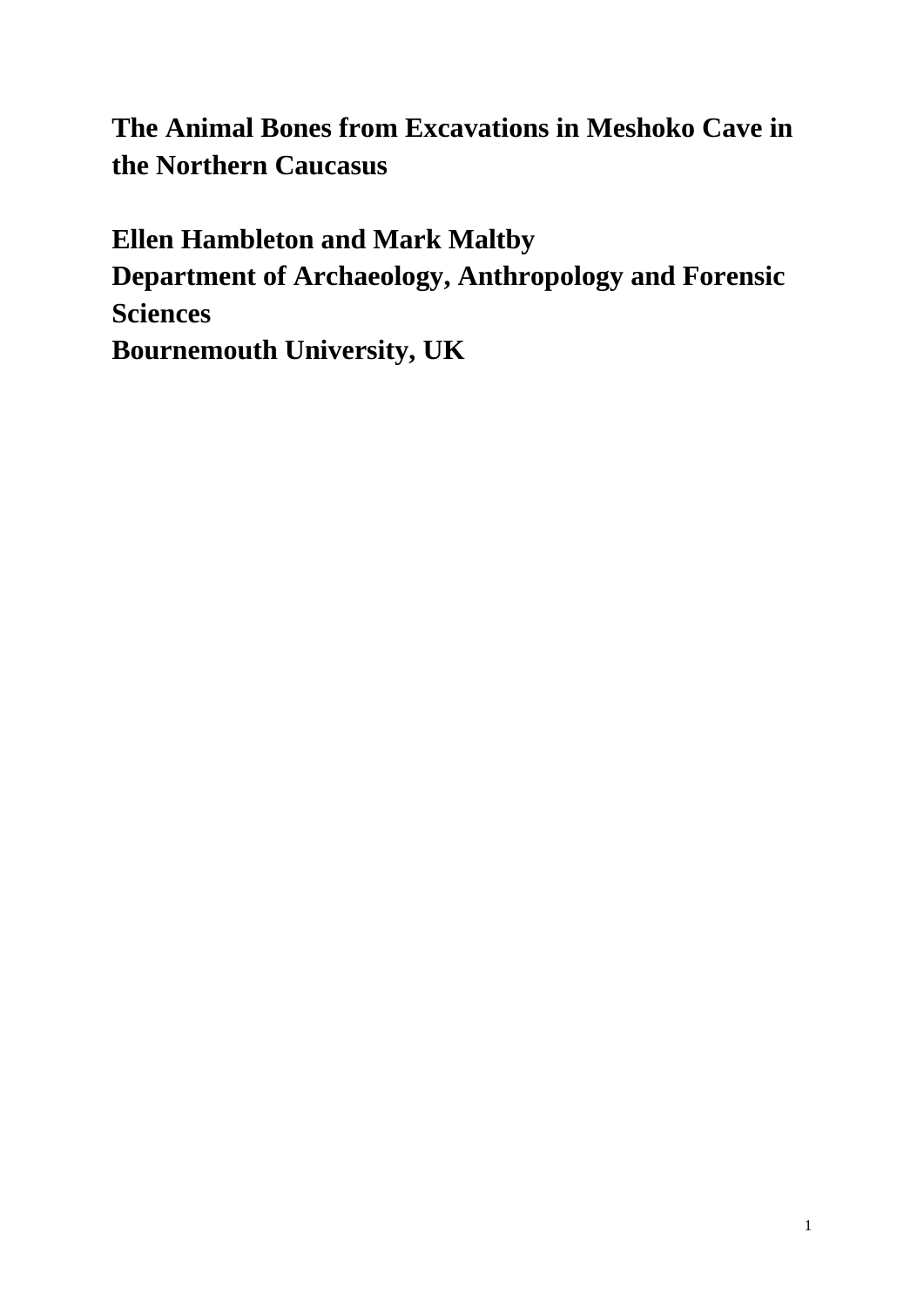# **Contents**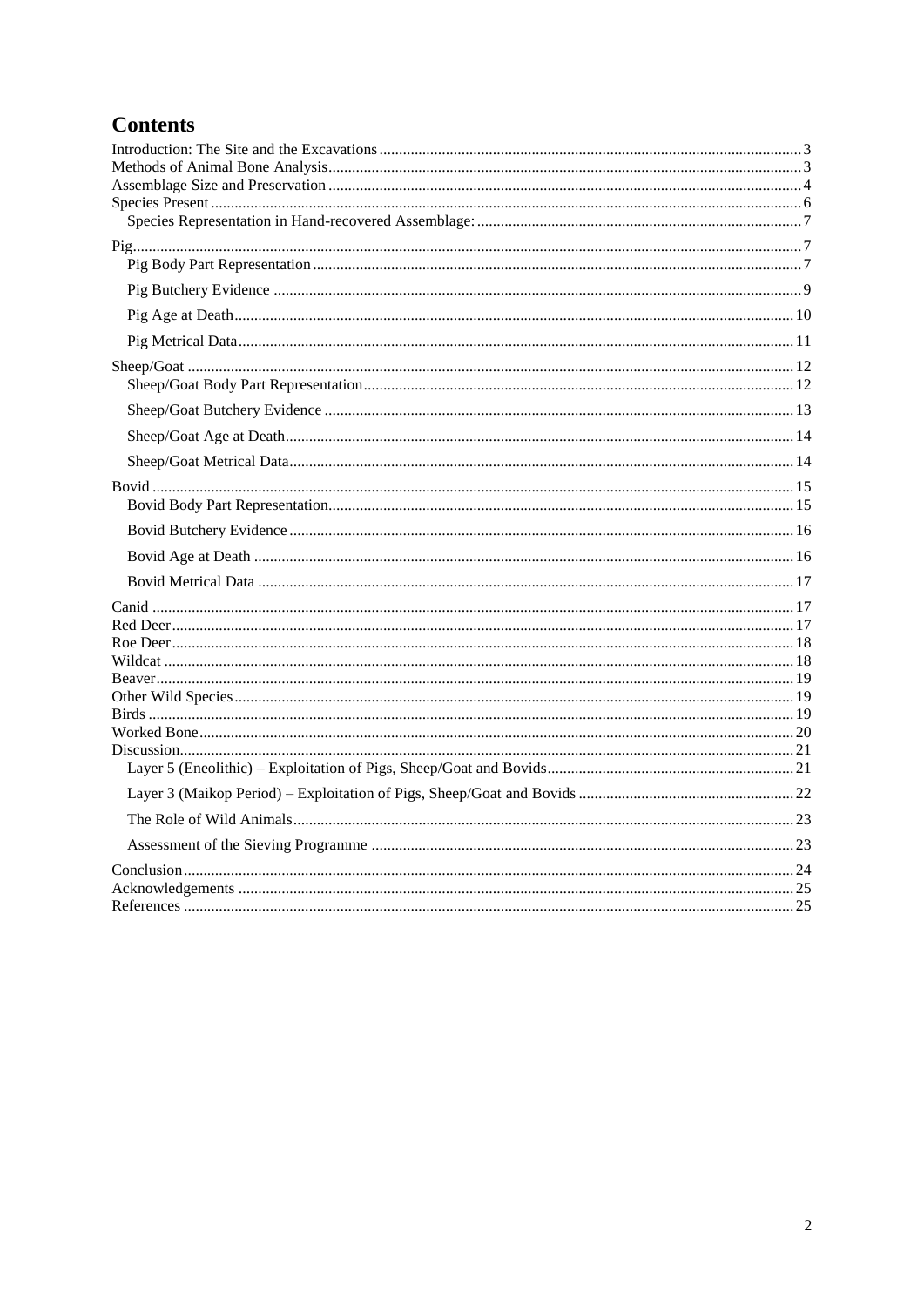# <span id="page-2-0"></span>**Introduction: The Site and the Excavations**

This report is concerned with the analysis of the faunal remains recovered from the excavations of Meshoko Cave in the North Caucasus region of south-western Russia. The five seasons of excavations from 2011 to 2015 were directed by Evgenii Cherlenok of the State University of Saint Petersburg. To date, material from six stratigraphic layers from excavations near the entrance of the cave has been collected. Layers 5-6 belong to the late Eneolithic (Chalcolithic) period, with radiocarbon dates centring around 3700 cal. BC. Layer 3 has produced Maikop cultural materials dating to the early Bronze Age. Layer 1 contains a very mixed material culture assemblage and therefore the bones could belong to a wide range of dates. Layer 2 belongs to the Bronze Age. Layer 4 is thin layer and it may not represent a cultural phase.

In all seasons, animal bones collected by hand were assigned where possible to a location point, which will in due course provide the opportunity to examine intra-site distributions in detail. In addition, all the spoil from the 2015 excavations was sieved, which has enabled an assessment to be made of the efficiency of recovery of faunal remains by normal excavation methods.

# <span id="page-2-1"></span>**Methods of Animal Bone Analysis**

All the animal bones and teeth recovered by normal excavation from the 2011-2015 seasons were recorded individually onto a relational database (Microsoft Access), which forms part of the site archive. All fragments, including loose teeth, limb bone shaft fragments, rib heads and vertebral centra were recorded to species level where possible. If this was not possible, the specimen was assigned to one of various size categories: large mammal (cattle; red deer; horse); medium-sized mammal (pig; sheep/goat; dog; cat; roe deer etc); small mammal (mainly rodents); and large, medium-sized and small birds. In cases where it was not possible to assign a size category, the specimen was recorded as an unidentified mammal or bird Identifications were occasionally facilitated by reference to identification manuals and/or consultation with some of our colleagues. Most of the sheep/goat bones could not be assigned to either species, but it was possible to identify some elements specifically as sheep or goat following the guidelines of Boessneck (1969), Payne (1985), Prummel and Frisch (1986) and Zeder and Lapham (2010). Some of the largest bones of pig, bovid, and sheep/goat could have been from wild animals but the majority were from smaller domestic stock. Because of the lack of an available skeleton reference collection and/or because of very similar morphologies, it was not possible to assign most of the bird and small mammal bones to a particular species. All the bird bones have been assigned to size categories and provisional identifications are discussed in this report. Worked bone artefacts housed at the Heritage Museum were examined for the purposes of species and element identification. All the sieved material from the 2015 excavations was scanned, but only identifiable specimens were counted.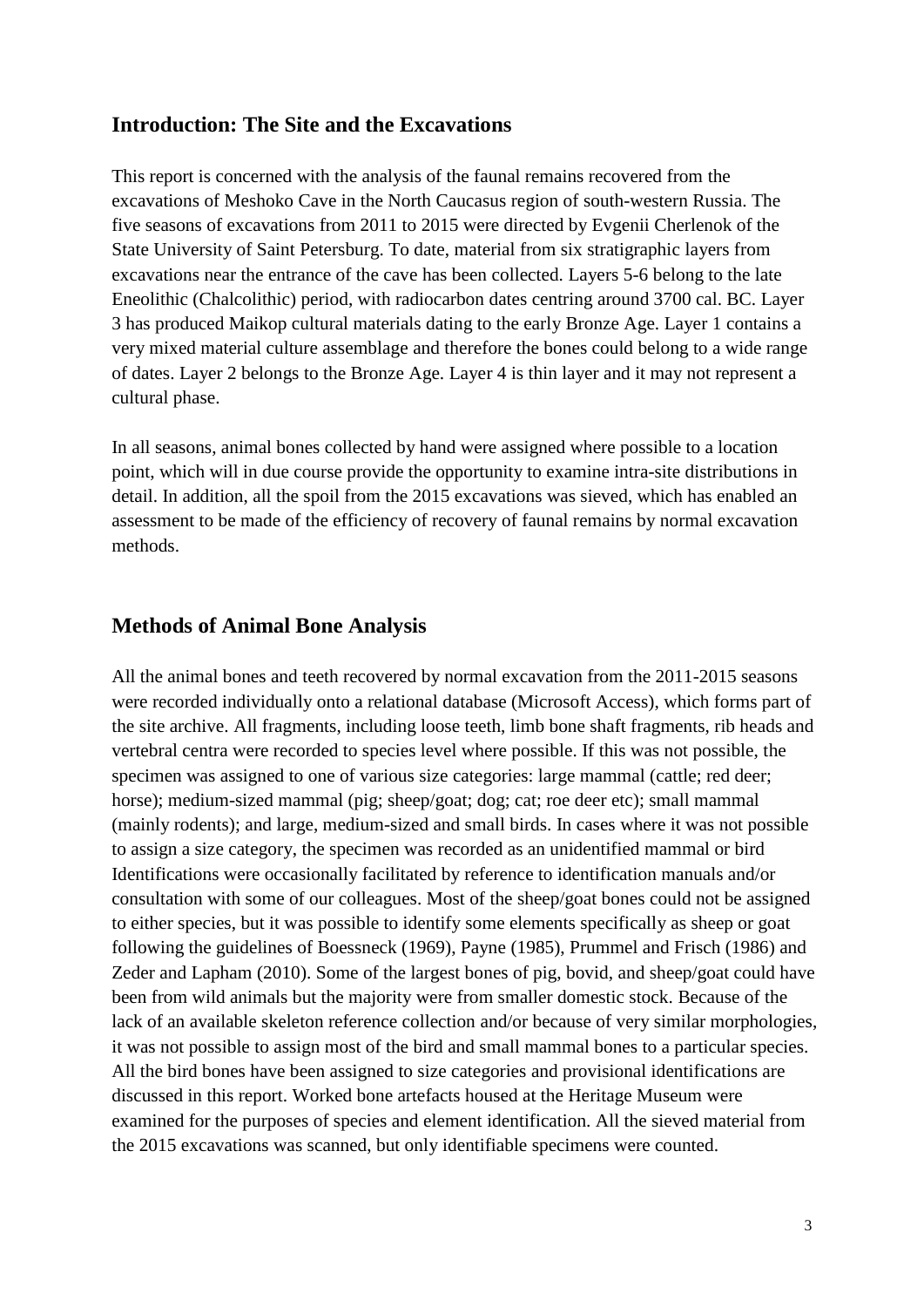Assemblage (context) summaries were created for each layer for each year of excavation (e.g 2013 Layer 2; 2015 Layer 5 etc.). In addition, assemblages recovered from discrete pits were treated separately (e.g. 2013 Layer 3 Pit 71). In the main database table the following information was recorded where appropriate for each specimen: year of excavation; stratigraphic layer; feature; location point; species/taxon; anatomical element; zones of bone present; approximate percentage of bone present; evidence for any taphonomic processes (e.g. gnawing damage; erosion; weathering; charring; calcification; concretions); epiphyseal fusion data; other comments including observations of pathology. Some bones had modern or occasionally ancient breaks, which could be refitted. Such specimens were recorded as a single element but the refitting was noted.

Separate tables linked to the main table by an individual identification number were created for metrical, butchery and tooth ageing data. Tooth eruption and wear descriptions for cattle, sheep/goat and pig follow the method of Grant (1982). Where possible, age ranges were assigned to these specimens based on Silver (1969); Payne (1973); Hambleton (1999); Jones (2006; 2012a; 2012b); and Matschke (1967). The state of epiphyseal fusion was recorded for selected post-cranial elements and, where possible, ages assigned following Silver (1969) and Reitz and Wing (1999:76). Most measurements followed those described by von den Driesch (1976).

### <span id="page-3-0"></span>**Assemblage Size and Preservation**

A total of 3,455 animal bone fragments were recovered by hand from the 2011-2015 excavations, of which 1,548 have been identified to species, or nearest taxa (Table 1). A further 249 fragments were recorded from samples retrieved mainly from the 2015 excavations (unidentified mammal fragments were not recorded in sieved samples).

The assemblages from Layers 2, 4 and 6 are small, each providing fewer than 50 identified elements. Layer 1 produced nearly 200 identified specimens, but this assemblage must be treated with caution because of dating issues. Therefore the largest and most reliable samples come from Layers 3 and 5. Layer 3 (Maikop) produced over 800 fragments from hand excavation, of which nearly 400 have been identified. Layer 5 (Eneolithic) provided over 2,000 fragments from hand excavation including over 1,100 identified specimens. The counts from Layers 3 and 5 were supplemented by identifications of material from the sieved residues (Table 1). Therefore most of the discussion related to possible chronological variations in the faunal assemblage will be focused on comparisons between Layers 3 and 5. A total of 112 separate assemblage groups were created. These included assemblages from 78 pit contexts. Nearly all of the remaining assemblage came from the general layers excavated in different years. Most of the pit assemblages were very small, often producing less than 10 bone fragments. Preliminary assessment indicated that were no significant differences between the assemblages from the pits and layers.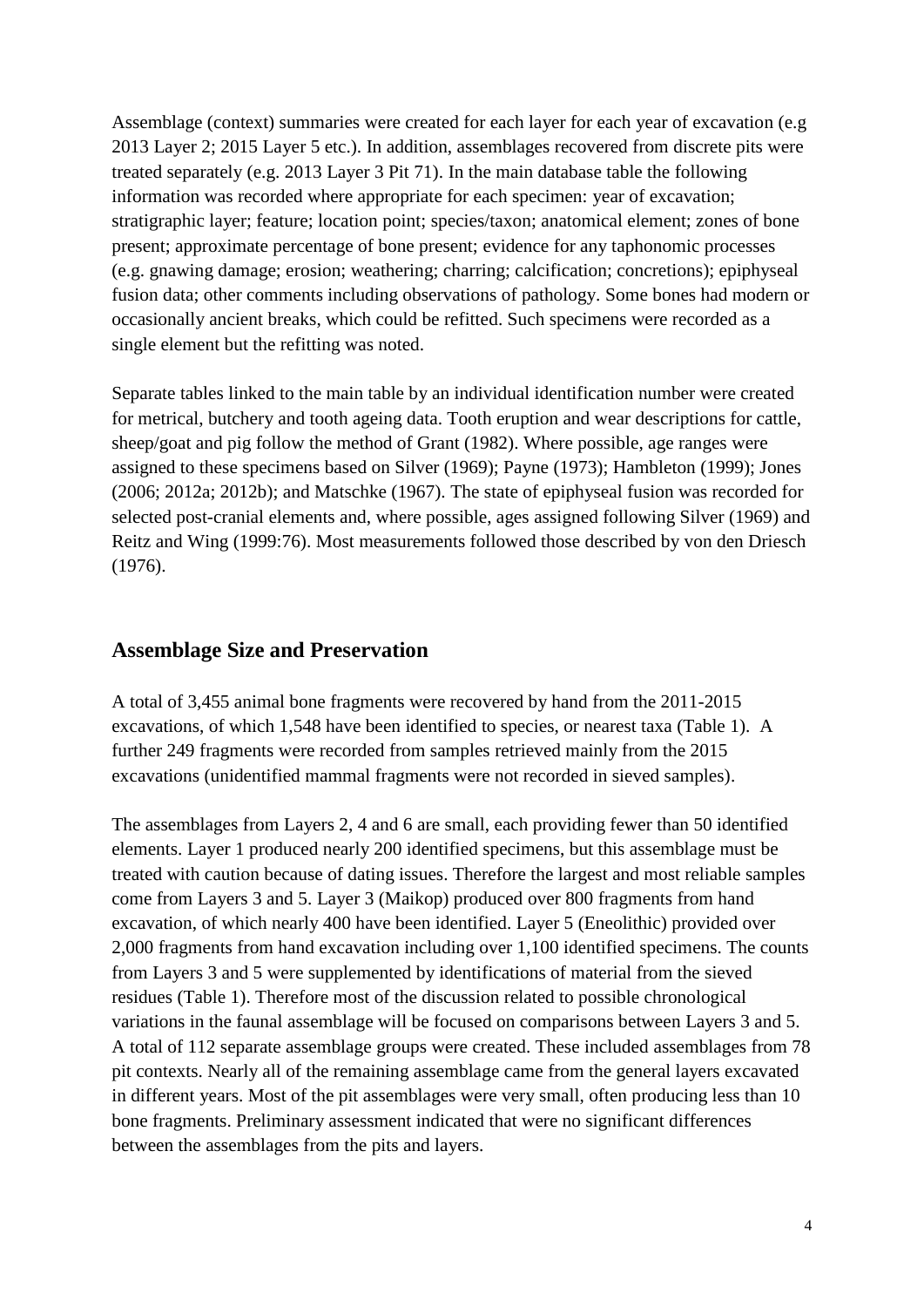The surface preservation of most of the bones recovered was good. Hardly any of the identified elements were eroded and only around 6% showed signs of weathering. This is not surprising given that the bones were deposited in the sheltered cave. 6% of the identified bones had an ivoried appearance. The causes of these surface modifications are complex but high percentages of ivoried bones usually indicate good surface preservation (Table 2).

However, there are other indications that the faunal assemblage has been severely damaged. Evidence of gnawing was observed on 15% of the surviving identified elements (excluding loose teeth). Most of the gnawing marks are characteristic of those inflicted by canids and it can be assumed that dogs kept by the inhabitants of the cave had regular access to the bones deposited there. A total of six specimens (2 from Layer 3; 4 from Layer 5) have evidence of acid erosion, indicating that they have been digested. These all consist of phalanges and small portions of metapodials of the major mammal species (3 pig; 2 sheep/goat; 1 bovid). Although humans sometimes consume bones, it is much more likely that these discarded poor quality meat bones were eaten by dogs and subsequently redeposited in their faeces. The relatively high incidence of dog gnawing on surviving bones also implies that many more would have been completely destroyed by this agency. The more fragile bones of younger and smaller animals would have been more susceptible to total destruction.

At least 12 identified bones (2 from Layer 3; 10 from Layer 5) have been damaged by rodent gnawing. There is no evidence to suggest that this rodent activity postdated the human occupation of the cave and it is therefore likely that humans shared the cave with rodents, some of whose bones were also discovered during the excavations (see Table 1 and discussion below).

Evidence for burning was recorded on 65 identified bone elements (Table 2). The degree of burning varied from slight evidence of scorching through to the complete charring (blackening) of the bone. In addition, 119 unidentified fragments recovered by hand collection were also charred and four were calcined (white). There is no evidence for areas of high concentrations of burnt bones, apart from Layer 2, in which 16% of the fragments were charred, including slight scorching on two of the ribs and a thoracic vertebra of the neonatal calf partial skeleton. It is likely that these and other bones in this layer were damaged by fire after deposition.

Another common occurrence was the presence of concretions adhering to the bones, particularly in Layers 4 and 5 (Table 2). Although the concretions did not damage the bones themselves, in the more severe cases they prevented identification and would have obscured any evidence of butchery.

The assemblage was generally highly fragmented. Many of the fragments consisted of very small portions of the complete bones rendering many of them unidentifiable. Over half of the hand-collected material was unidentified, with only the assemblage from Layer 1 containing more identified fragments than unidentified ones (Table 2). An indication of the generally highly fragmented state of even the identified bones can be seen in the fragmentation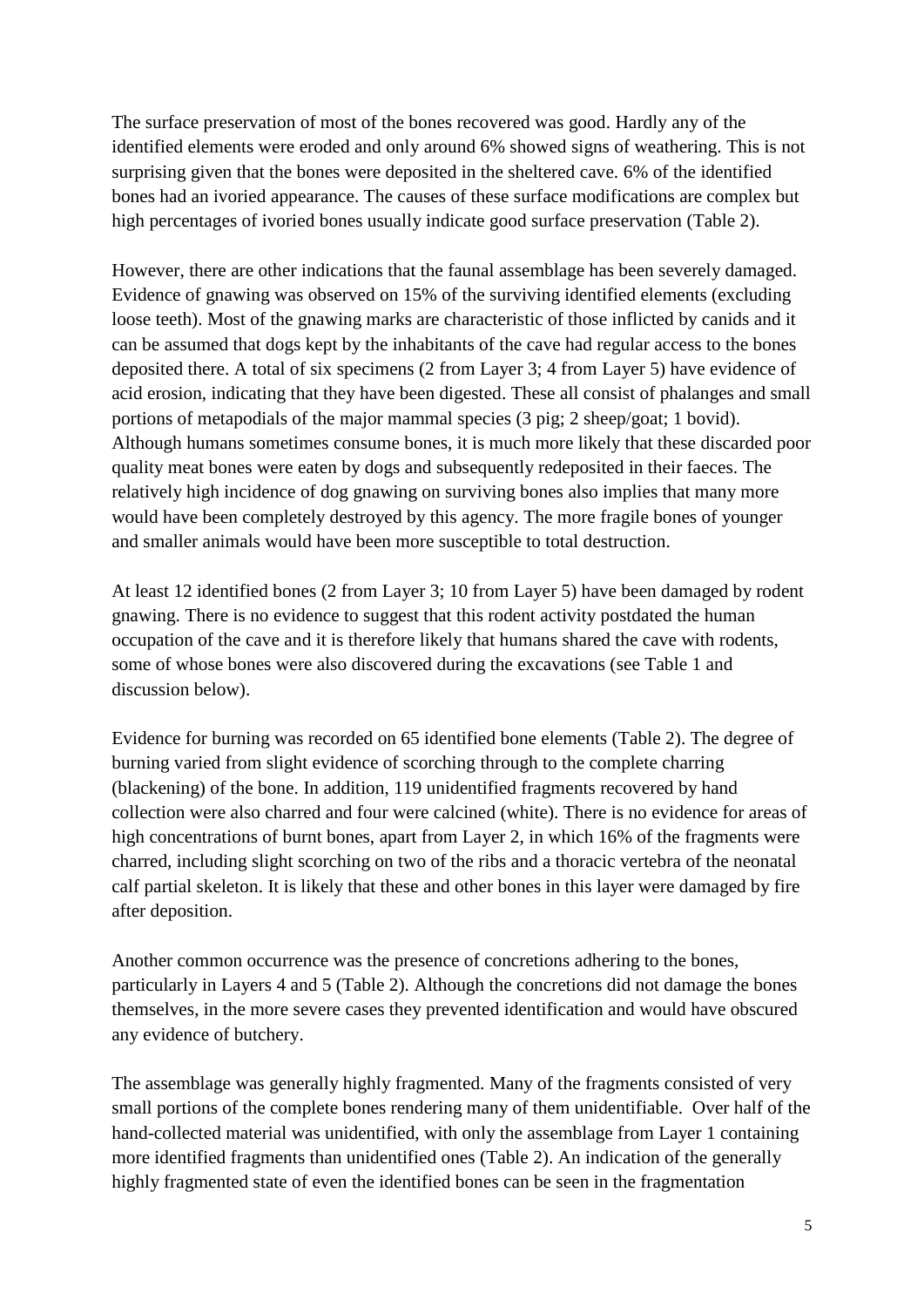evidence of the major limb bones, mandibles, scapulae and pelves of all the identified species (Table 3). These bones were divided into five size categories ranging from  $\leq 10\%$  to 100% of the complete bone. 69% of the bones fell into the smallest size category and only nine out of 694 bones were complete. Overall, the approximate mean size of these identified elements was 19%. There were insignificant differences between the two largest samples from Layers 3 and 5. The average size of the identified bones recovered from Layer 1 was slightly larger (24%). The less fragmented nature of this assemblage would partially account for the higher percentage of identified elements recorded in this layer (Table 2). Unsurprisingly, fragmentation was particularly marked in the bovid assemblage where 134 of the 150 major bones with recorded fragmentation consisted of  $\leq 10\%$  of the complete bone and the approximate mean size was only 12%. The major bones of the smaller species are less likely to break into as many identifiable fragments. Nevertheless pig fragmentation levels were high (mean  $= 17\%$ ). The sheep/goat assemblage was a little less fragmented (mean  $= 22\%$ ).

Fragmentation of bones can be caused by a multitude of factors including carcass division, cooking, gnawing, erosion and weathering. In this case the most likely additional cause of fragmentation is trampling. In this respect it is probably significant that the assemblages from the pits were generally slightly less fragmented (24%) than those from the layers (18%), indicating the pits gave some protection to the bones. Many of the bones in the pits, however, were incorporated only after they had been subjected to trampling and other causes of fragmentation.

Another indicator of the general standard of bone preservation is the number of loose teeth recovered. Loose teeth usually indicate that the mandibles and maxillae in which they were set have been destroyed or severely fragmented. Therefore high levels of loose teeth often indicate poor survival, although their abundance can also be affected by different retrieval standards. Given the high fragmentation levels of this assemblage along with the careful excavation methods, high levels of loose teeth should be expected and this is indeed the case, with loose teeth providing 17% of the overall assemblage (Table 2). Loose teeth provide significantly higher percentages of the assemblages from Layers 1-3 than in Layers 4-5, indicating that the assemblages from the later levels are less well preserved than those from the Eneolithic period.

#### <span id="page-5-0"></span>**Species Present**

A fairly wide range of species were identified from among the hand-recovered and sieved assemblages, including domestic and wild large mammals (in order of abundance pig, sheep/goat, bovid, red deer, dog, roe deer, beaver, wildcat, hare and otter), and wild small creatures, including hamster, mole, hedgehog, squirrel, frog and lizard, and numerous unidentified small mammal (rodents) of mouse size and rat size, including two fragments of unidentified small carnivore (mustelidae). Birds were also present (identifications are discussed in a later section).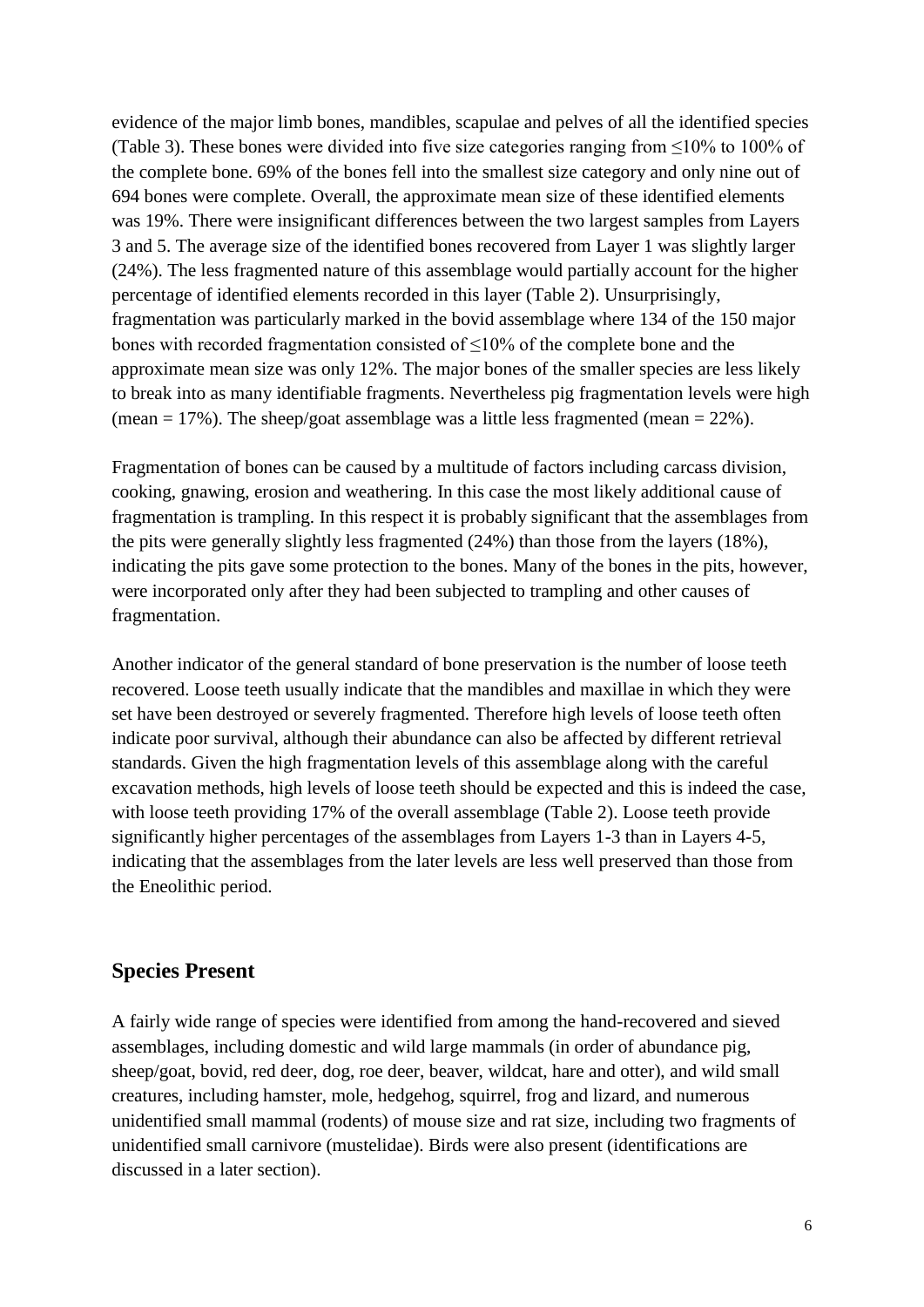#### <span id="page-6-0"></span>**Species Representation in Hand-recovered Assemblage:**

Remains were recovered from all stratigraphic layers 1-6 during 2011-2015 (Table 1). The largest animal bone assemblages came from the eneolithic Layer 5 (2030 fragments) and the Maikop Layer 3 (808 fragments). Layers 1, 2, 4 and 6 produced far fewer bones. Overall, the assemblage is dominated by pig, sheep and bovid, which together make up over 93% of all identified specimens. Red deer were present in small numbers in all layers. Dogs were present in very low numbers, and no dog bones were recovered from Layers 4 and 6. It is worthy of note that no horse remains were recovered from any layers at Meshoko Cave.

The relative importance of the five main mammal species varies between stratigraphic layers (Table 4), although only assemblages from Layers 1, 3 and 5 are large enough to provide reliable comparisons. Bovid are consistently the third most abundant species in Layers 1, 3 and 5, but the relative importance of sheep and pig differs between these layers. In Layer 1 sheep/goat (48%) are more abundant than pig (27%). In Layer 3 this is reversed and pig (45%) are more abundant than sheep/goat (28%). The situation is different again in Layer 5 where sheep/goat (37%) and pig (36%) are of almost equal abundance.

Some variations in species abundance are apparent within each layer when comparing assemblages from different excavation years (Table 5). Where assemblage sizes are large enough to reliably compare results, in Layer 3 the 2013 and 2015 assemblages display broadly similar patterns of species abundance. However, in Layer 5 the assemblage compositions are more variable between different excavation years. For example, in 2011 Layer 5, bovid are more abundant than pig and sheep/goat, while in 2012 pigs are most abundant followed by bovid then sheep/goat. In particular, there is a significant difference in the 2013 assemblage from Layer 5 compared to other years. 2013 Layer 5 has a much greater abundance of sheep/goat (72%) and a scarcity of bovid (1%) compared to other years assemblages from the same layer. The 2013 sample may account for much of the apparent differences between Layers 3 and 5 overall. The differences between years may at least partly be an artefact of the quite small sample sized involved, although genuine spatial intra-site variation in animal bone deposition and/or subtle differences in horizons within stratigraphic layers may also account for these differences.

# <span id="page-6-1"></span>**Pig**

A total of 596 fragments of pig bones and teeth (including 42 fragments from the sieved material) were recovered, representing an MNI (Minimum Number of Individuals) of 18 pigs.

#### <span id="page-6-2"></span>**Pig Body Part Representation**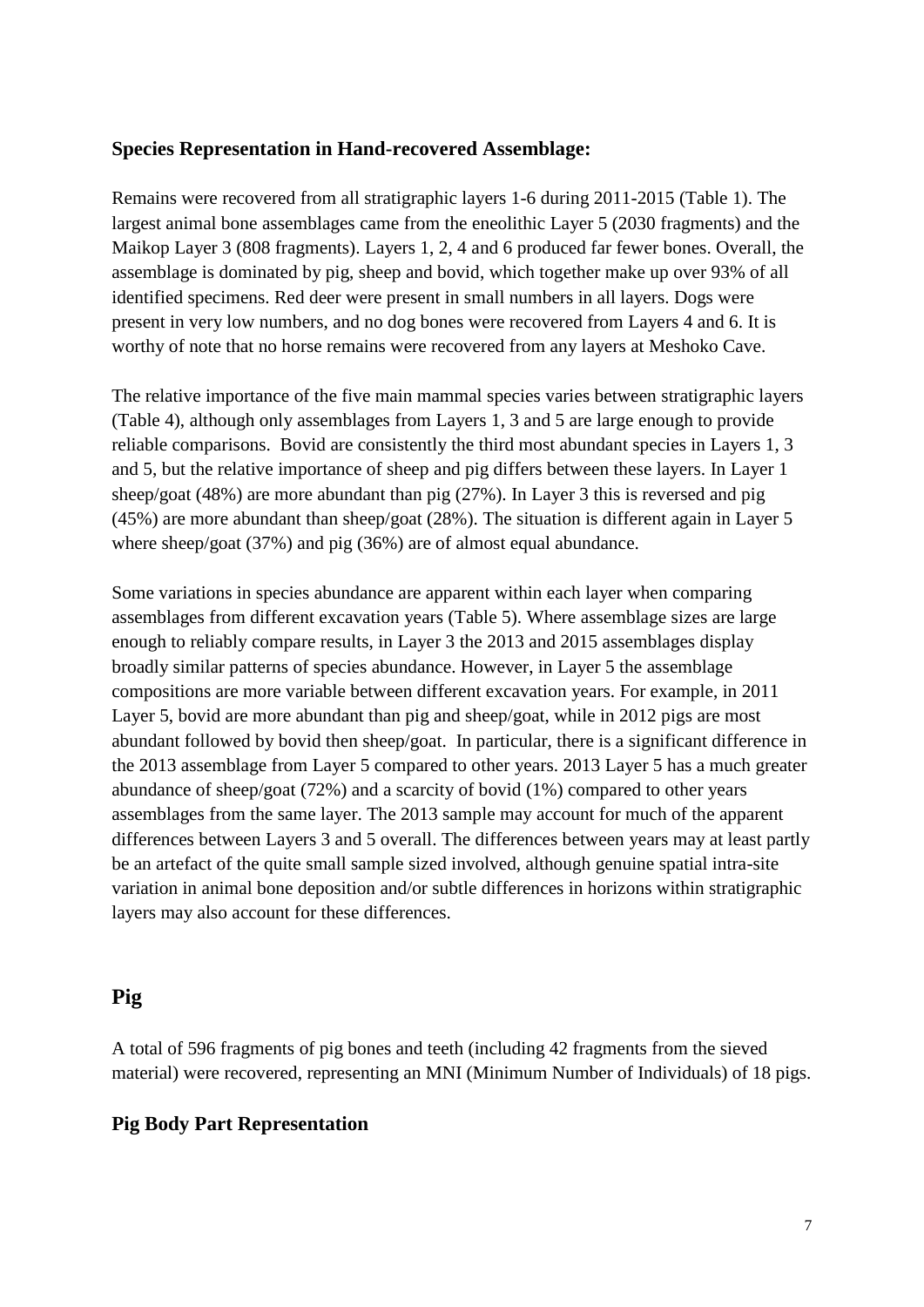Full details of the elements represented of all species are stored in archive tables. The elements represented in the two largest pig assemblages can be compared in Figure 1. These have been divided into six broader categories for the purpose of this discussion: cranial elements; loose teeth; upper forelimb (including scapula); upper hindlimb (including pelvis); lower limbs; trunk (ribs and vertebrae). It should be noted that the numbers of elements incorporated into these zones are not equal. For example, the upper forelimb category consists of only four elements whereas the lower limb category potentially incorporates more than 30 bones in pigs. This bias is to an extent offset by the fact that many of the foot bones are very small and often do not survive or are overlooked during excavation. In addition, the cranial elements and upper limb bones tend to be much more fragmented than the foot bones and potentially one bone could produce several different specimens that have been counted.

Results for pig are shown in Table 6. Cranial elements are well represented throughout the deposits providing 22% of the overall pig NISP counts. These include a large number of small fragments from skulls, although mandibles are also well represented (Figure 1). Employing minimum number of element counts (MNE), a minimum of 18 different skulls and 13 mandibles are represented in the hand-collected assemblage. Cranial elements often form substantial portions of pig assemblages from archaeological sites and the results from Meshoko Cave are not unusual in this respect.

Loose teeth provide 23% of the pig NISP counts and were the most common elements retrieved from sieving (Table 6). They also form over half of the pig elements in Layer 1 and nearly a third of those from Layer 3. In contrast they only form 13% of the assemblage from Layer 5, reflecting the broader trends in loose teeth abundance discussed above, and indicating that the pig assemblage was better preserved in Layer 5.

The upper limb bones of both the forelimb and hindlimb are both quite well represented. They should be present in roughly equal numbers and this is the case overall (12% and 14% of the NISP counts respectively). However, this picture disguises some variations between layers. Whereas upper forelimb elements outnumber those of the hindlimb in Layer 3, the opposite is true in Layers 1 and 5. In the latter case, this is partially the result of an increased percentage of pelvis fragments in some areas of the cave (Figure 1). Amongst the forelimb elements, humerus fragments are much better represented than the others, partially reflecting its greater robusticity. This is also reflected in the MNE counts, in which at least 18 humeri were represented in hand-collected material compared with only nine scapulae, eight ulnae and four pelves. With regard to the hindlimb elements, roughly equal numbers of tibiae and femora fragments are represented throughout, whereas as noted above pelves are much better represented in Layer 5 than in Layer 3 (Figure 1). The ageing evidence of the pelves from Level 5 is discussed below. The, smaller, more fragile, fibula is less well represented and the only pig patella was recovered in a sieved sample. Overall MNE counts see pelves (14) outnumbering both tibia (13) and femur (11), with at least ten pelves represented in Layer 5 compared with just five femora and tibiae.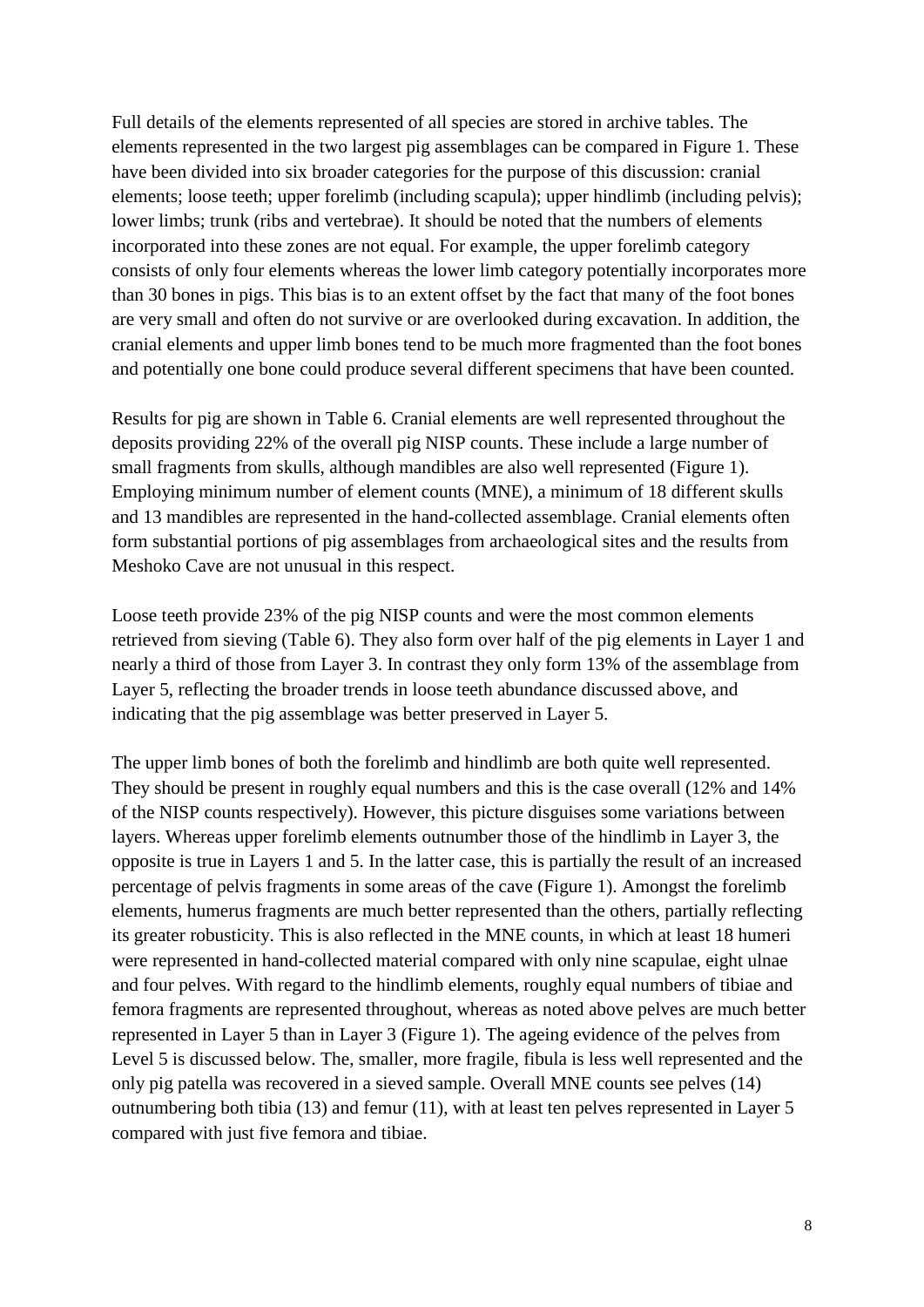Lower limb bones provided around 14% of the pig assemblage collected by hand. As noted above, theoretically these should outnumber the numbers of upper limb bones because there are so many more bones in the pig's foot. It is possible that the feet of some pigs were removed prior to the carcasses being brought into the cave. However, because of retrieval and survival biases pig foot bones are rarely well represented in archaeological assemblages and it should be noted that lower limb bones form 31% of the pig elements recovered from sieving, showing that these were more likely to be overlooked during normal excavation (Table 6). Lower limb bones were generally better represented in Layer 5 than in Layer 3 (Figure 1). MNE estimates also reflect the relatively poor representation of pig foot bones. The highest MNE (for the metatarsals) was only 5.

Ribs and vertebrae (trunk) were relatively well represented (10%) particularly in Layer 5 (14% - Table 6). Their relative abundance in Layer 5 again probably mainly reflects better survival conditions, although the possibility that some meat-bearing parts of the body were introduced into the cave after initial butchery elsewhere should also be considered, particularly as rib shafts of unidentified medium-sized mammals are quite well represented, again particularly in Layer 5 (Table 7).

# <span id="page-8-0"></span>**Pig Butchery Evidence**

The body part analysis discussed above indicates that all parts of pig carcasses were quite well represented and although it is feasible that the assemblage includes some joints of meat prepared outside the cave itself, it is likely that many pigs were butchered within the cave. Butchery marks were observed on a total of 29 pig elements from Layers 3 and 5 (Table 8). This is quite a low incidence of butchery but the highly fragmented nature of the assemblage can partially explain this.

An unusually complete pig skull from Layer 5 (Point 12.4024) has possible evidence for pole-axing, as it displays several sharp chop marks on the frontal/parietal region on the top of the skull (Figure 2). If so, this indicates that the pig was slaughtered inside or in the vicinity of the cave. Similar marks were found towards the back of another pig skull from Layer 5. Finer cuts located near the upper orbit of a third skull are more likely to have been the result of skinning and cleaning the skull and a fine cut on the lateral aspect of a maxilla from Layer 3 is likely to have been made during the removal of cheek meat.

Fine incisions were observed on various parts of five pig mandibles, four of which were from Layer 3. In two cases the location of the cuts towards the back of the mandible (ramus) is indicative of the separation of the lower jaw from the skull. The other cuts were located on the inside (lingual) or underside (ventral) aspects of the jaws and are more likely to have been made during extraction of the tongue. Two scapulae and a humerus from Layer 5 have cut marks probably made during filleting of meat from the upper forelimb. No marks were observed on any of the other forelimb elements.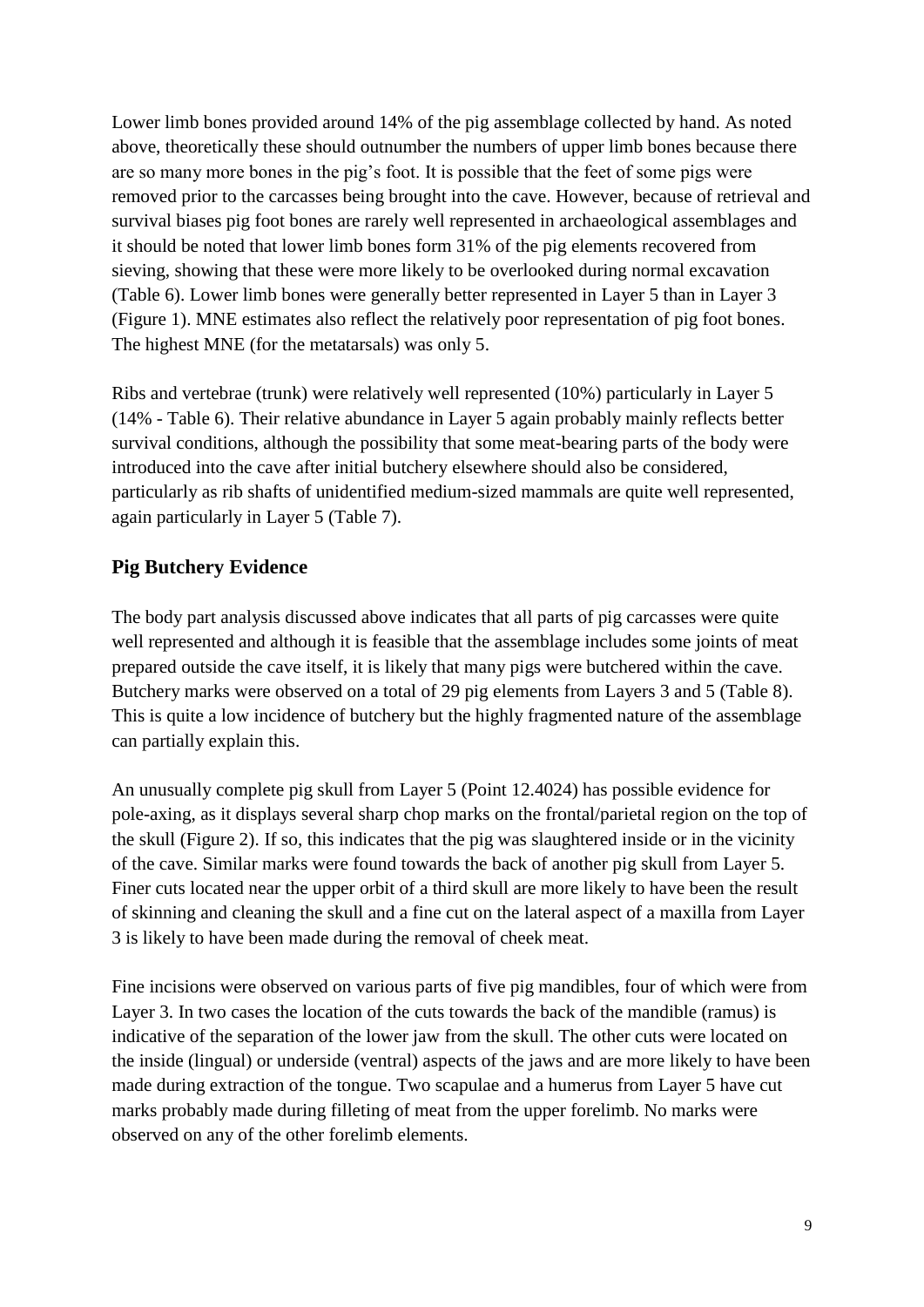Despite their abundance, butchery marks were observed on only one pig pelvis. This consisted of a cut on the outside of the ilium of one of the largest pig specimens, which could have been a wild boar. A tibia of a juvenile pig from Layer 3 has cuts near the distal end indicating that this piglet carcass had been dismembered. Another tibia from this layer bore several knife cuts on its shaft indicative of filleting. A corresponding cut was observed on a fibula.

Cuts on an astragalus, centroquartal and the proximal end of a metacarpal bear evidence for the removal of the feet from the upper limbs. Butchery marks were observed on a total of seven vertebrae from Layer 5. These all consisted of fine incisions. Those observed on thoracic and lumbar vertebrae were all associated with the removal of the flanks of the animal from the vertebral column. Corresponding marks were observed on three rib heads. Transverse cut marks on cervical vertebrae indicated where the skull had been separated from the neck.

Pig butchery was therefore carried out with the aid of fine blades and the only evidence for the use of a heavier implement was on the skulls which show possible evidence of poleaxing. Dismemberment of carcasses with fine knives often does not leave cut marks on bones, as the focus is on cutting through ligaments rather than the bones themselves. Many of the bones were probably also broken open to extract marrow and for pot-boiling. Unfortunately subsequent trampling, gnawing and other taphonomic factors have destroyed much of this evidence.

# <span id="page-9-0"></span>**Pig Age at Death**

Estimation of age at death was possible for 22 mandibles or loose teeth, the majority of which (17 specimens) were from individuals younger than 27 months at death. Among these young pigs there was a high proportion of individuals (12 specimens) that died as juveniles (<14months) and were most probably killed in the latter half of their first year. The teeth provide very little evidence for exploitation of very young pig, with only one mandible belonging to a neonate/infant <6 months. There were three specimens of young adults (c.2-3 years old at death) and only two older specimens (>3years at death), of which one was from a very mature adult. The sample is too small to enable detailed reconstruction any analysis of mortality and survivorship profiles, nevertheless, the small sample from Layer 3 (15 specimens) and the even smaller sample from Layer 5 (5 specimens) both show similar emphasis on juveniles, with very few adults.

The epiphyseal fusion dataset is mainly comprised of remains from Layer 5, with other layers making no significant contribution. A preference for the consumption of juvenile pigs is evident from the epiphyseal fusion data: amongst the 30 surviving elements known to fuse by c.12 months, exactly half remain unfused, suggesting a high proportion of pigs were killed in their first year. Among the elements known to fuse at 2-2 ½ years, the majority from the cave were unfused and only one third were fused at death, supporting the observation from the dental ageing that most pigs were killed before the age of c.2 ½ years. Among the later fusing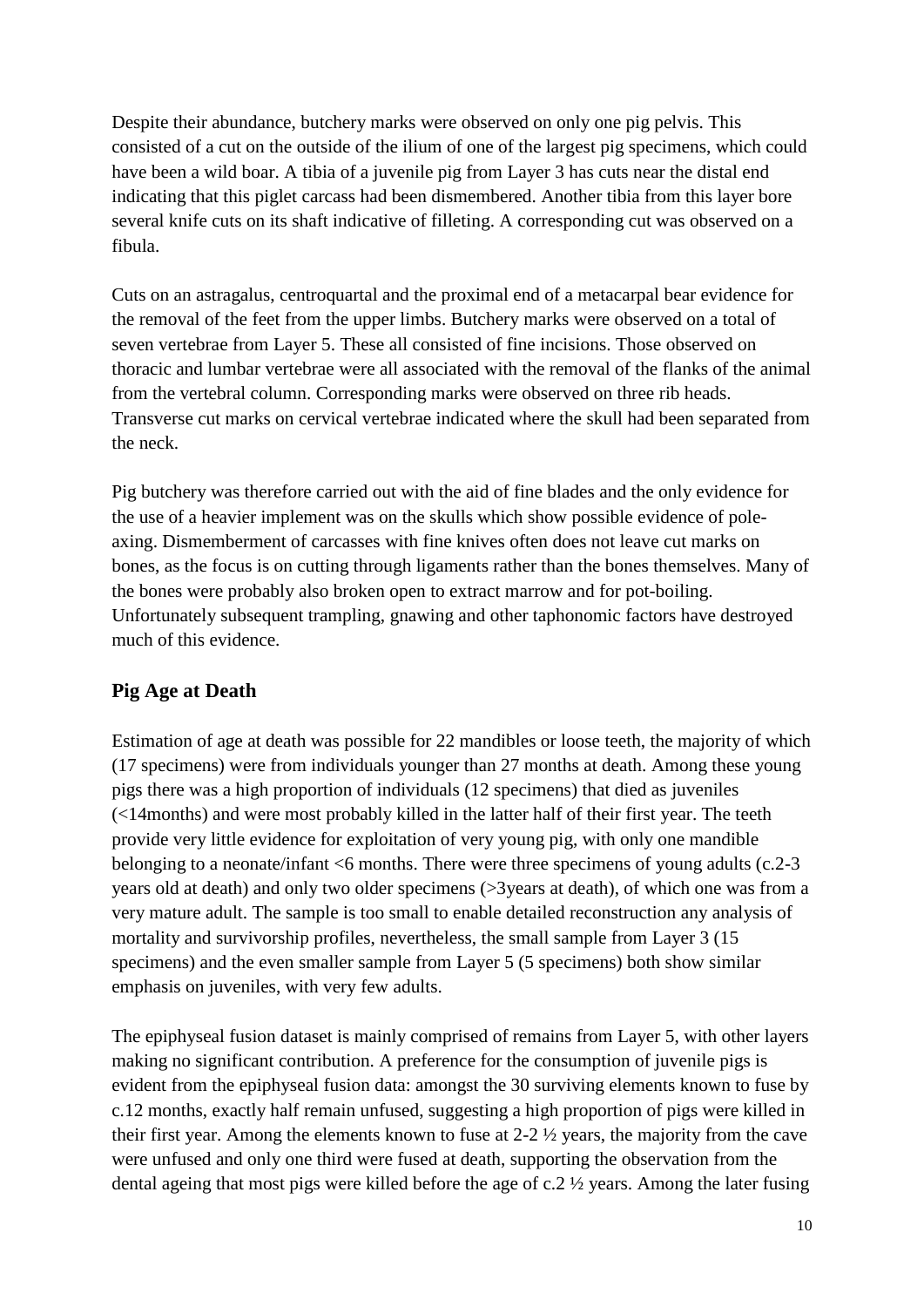elements (known to fuse by c.3-3 ½ years) only 10% were found to be fused, further supporting the conclusion that mature adults were only rarely killed and consumed by the inhabitants of Meshoko Cave.

The available ageing data is not sufficiently well refined to determine season of death, and it is not possible to say whether occupation of the cave was all year round or seasonal. Neonatal pigs are present in the assemblage from Meshoko Cave, but only in very small numbers. Only nine very porous bones (indicative of neonates) were recovered, including five from Layer 5 and two from Layer 3. This suggests pigs were present in the vicinity of the cave during birthing season (spring). In addition, the early fusion sample includes ten unfused pelves from Layer 5, all of which were similar in size and shared the same level of development, perhaps indicating a group of individuals, several months old but less than one year, all killed at the same age and time of year.

The ageing evidence from the pig remains points strongly towards an emphasis on the exploitation of young pigs, with a particular preference for juvenile pigs killed in their first year. Very few individuals were kept beyond 3 years. This is a pattern typical of domestic pig exploitation. The one or two older animals present probably represent preferred breeding stock, or possibly the occasional acquisition of wild pig.

# <span id="page-10-0"></span>**Pig Metrical Data**

The highly fragmented condition of most of the bones prevented the recording of measurements for all species. In addition the prevalence of immature animals severely limited the number of fully fused bones of pig that could be measured and some of those that were measured may not have grown to full size. Measurements of teeth were also restricted by the fact that many of them were incomplete. The metrical data are presented in Table 9. Only five specimens from Layer 3 were measured, the remaining 14 coming from Layer 5. The metrical data support the impressions gained during recording that there was a wide range in the size of the pig bones indicating that both domestic pigs and wild boar were represented in the sample. Some of the measurements clearly fall into the size ranges of domestic boar. For example, a lower third molar from Layer 5 has a greatest length of 45.3mm, which falls into the size range of modern wild boar from the Caucasus (Albarella et al. 2009, 110). By contrast another third molar from the same layer measured 32.3mm, well within the domestic pig range. Similarly, two distal tibiae from Layer 3 and a proximal radius from Layer 5 fall comfortably within the domestic pig range, whereas an astragalus from Layer 5 has a lateral length more likely to place it within the wild category. However, many of the other measurements fall into the areas of size overlap between large domestic pigs and small wild boar. For example, the two distal humeri from Layer 5 have articular breadth measurements comparable to wild boar found in various parts of Europe (Albarella et al. 2009, 116) but also fall into the range of domestic pigs found, for example, in Roman Britain (Maltby 2010). Tooth measurement of modern Caucasian wild boar suggest that they are large compared with wild boar populations elsewhere in Europe but unfortunately there are very few measurements of the post-cranial skeleton available to make comparisons (Albarella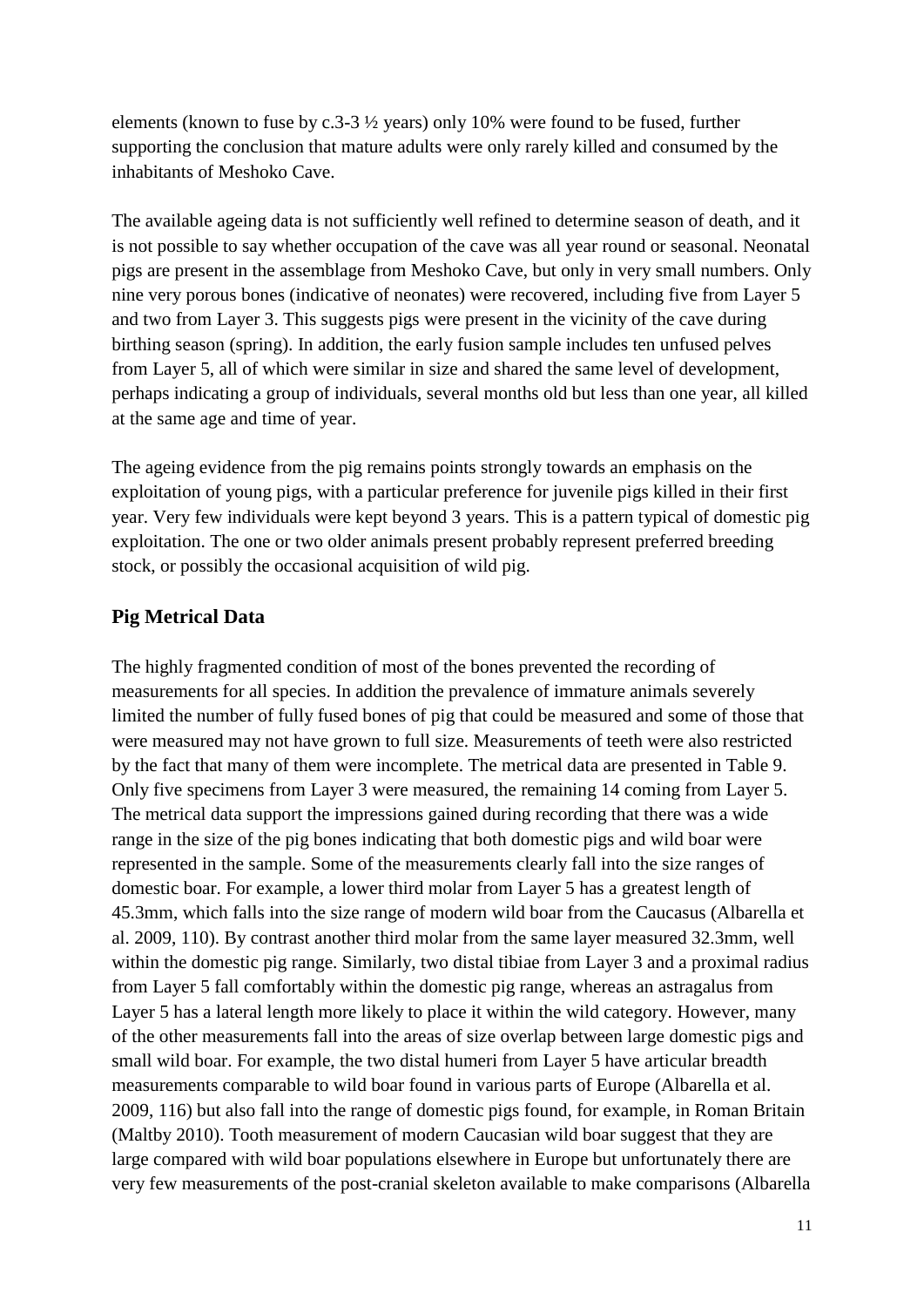et al. 2009). Given these problems, all that can be said at the moment is that the pigs from Meshoko Cave came from both domestic and wild animals. Given the presence of bones of perinatal mortalities and the general mortality patterns which indicate a high kill-off of young animals, it seems likely that the majority of the pigs were domestic but some wild boar were also captured.

# <span id="page-11-0"></span>**Sheep/Goat**

A total of 562 fragments of sheep and goat (22 from sieved material) were recovered. These represent an MNI of 18 sheep/goats.

It was possible to distinguish between sheep and goat on a small proportion of specimens. A total of 20 fragments of bone and teeth were identified as sheep (*Ovis aries*), and a further 19 specimens confirmed as goat (*Capra hircus*). The presence of sheep is confirmed in Layer 1 (6 fragments), Layer 3 (3 fragments), Layer 4 (1 fragment) and Layer 5 (10 fragments). By contrast, all 19 firm identifications of goat came from Layer 5. However, goats are almost certainly present in Layer 3 (at least two adult teeth from Layer 3 have been provisionally identified as goat). Although a small sample, these results are interesting as they suggests that exploitation of goat may have been more common during the early periods of occupation at the cave (Layer 5) than in the later period of occupation (Layer 3). Differentiation of sheep and goat is difficult, especially when remains are fragmentary, so the vast majority of sheep/goat remains in our sample were not further differentiated. Hereafter sheep and goat are discussed together as sheep/goat.

# <span id="page-11-1"></span>**Sheep/Goat Body Part Representation**

A summary of sheep/goat body part data is shown in Table 10 and percentages of the different elements in Layers 3 and 5 are provided in Figure 3. Full details are stored in the site archive tables.

There is quite an even representation of body parts throughout the deposits although there are some minor differences visible on closer inspection. Cranial elements form around 18% of the assemblage throughout the deposits Table 10. At least 18 different mandibles are represented overall. Loose teeth were the most commonly recorded indicating the highly fragmented nature of the assemblage. However, they formed only 5% of the Layer 5 assemblage compared with 26% in Layer 3, indicating that the sheep/goat assemblage was better preserved in the earlier layer, which is indicated by the corresponding higher percentages of limb and trunk bones in Layer 5. Upper forelimb bones are slightly less well represented than their hindlimb counterparts. The radius was the most commonly recorded of these, outnumbering the humerus, scapula and ulna in both Layers 3 and 5 (Figure 3). The radius remained the most common of these bones in the overall MNE counts (16), followed by scapula  $(13)$ , humerus  $(11)$  and ulna  $(10)$ .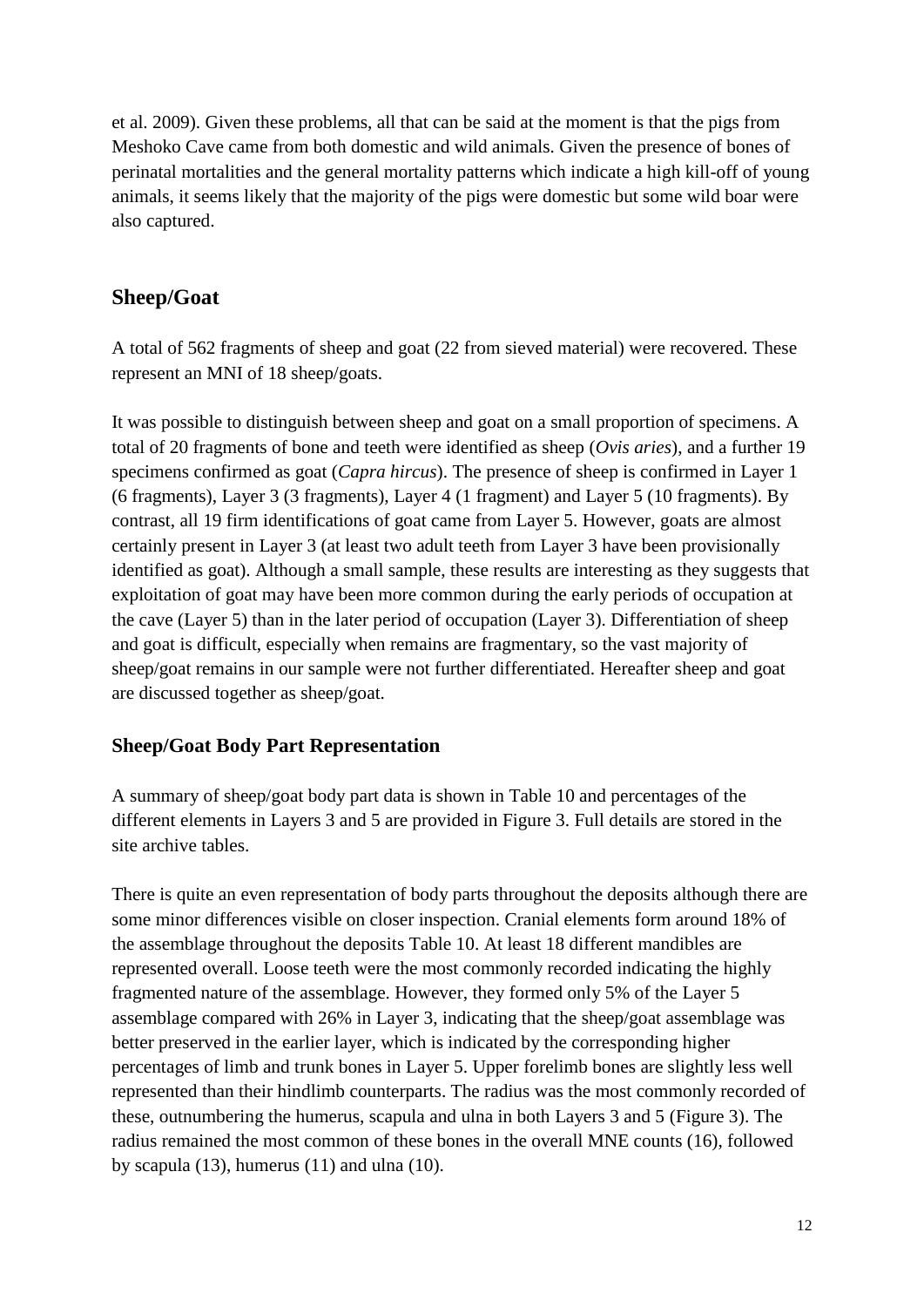The tibia was the most commonly recorded hindlimb element, and it was the most common sheep/goat element in Layer 5, although it was not as prominent in the Layer 3 assemblage (Figure 3). Although the pelvis was comfortably outnumbered by tibia in the NISP counts, it produced a slightly higher MNE estimate (12) than either tibia (11) or femur (10).

The lower limb bones were dominated by metatarsal and metacarpal fragments. The relatively high numbers of metapodials fragments that could not be more closely identified is another indication of the highly fragmented nature of the assemblage. Metacarpal fragments tended to be slightly more common than metatarsals in the upper layers whereas the reverse is the case in the earlier deposits, but the differences are not extreme. Overall, at least 14 metatarsals and 13 metacarpals are represented. Phalanges, carpals and tarsals were much less frequently retrieved, although at least nine astragali and six calcanea are represented.

Sheep/Goat ribs and vertebrae, as in the case of pig, were significantly better represented in Layer 5 than in Layer 3 and provided around 10% of the sheep/goat assemblage overall. Many of the unidentified mammal rib fragments would also have belonged to sheep/goat (Table 7). The higher incidence probably reflects better preservation.

The sheep/goat assemblage is formed of a relatively evenly balanced distribution of bones from all parts of the body. Variations can mainly be attributed to differential preservation and recovery. Most sheep/goat assemblages are dominated by the densest elements such as loose teeth, mandibles and the shafts of radius, tibia and metapodials. This is also the case at Meshoko Cave. The under-representation of carpals, tarsals and phalanges is likely to be the result of retrieval bias and these elements were indeed relatively more common encountered in the sieved assemblage (Table 10). Therefore, it seems likely that most of the sheep/goat represented in the cave were animals that were brought there for slaughter.

#### <span id="page-12-0"></span>**Sheep/Goat Butchery Evidence**

Butchery marks were observed on 30 sheep/goat elements, mainly from Layer 5 (Table 8). Most were located on bones that could not be further identified but two of the butchered bones definitely belonged to sheep. Although no butchery was recorded on any of the identified goat bones, it is very likely that goat meat was also eaten. Many of the types of butchery marks observed on sheep/goat elements were similar to those encountered in the pig assemblage. Most of the marks consisted of fine incisions but deeper marks were encountered on several bones. For example, a humerus from Layer 5 had been chopped through the distal articular surface in order to separate it from the radius and ulna. A metacarpal from Layer 3 had similarly been sliced through near the proximal end when it was detached from the radius. Chop marks were also observed on two vertebrae. More typical were fine incisions observed on five shaft fragment or distal ends of radii, associated with dismemberment and possibly skinning, and the cuts near the dorsal ends of six ribs, made during the removal of the flanks from the vertebral column.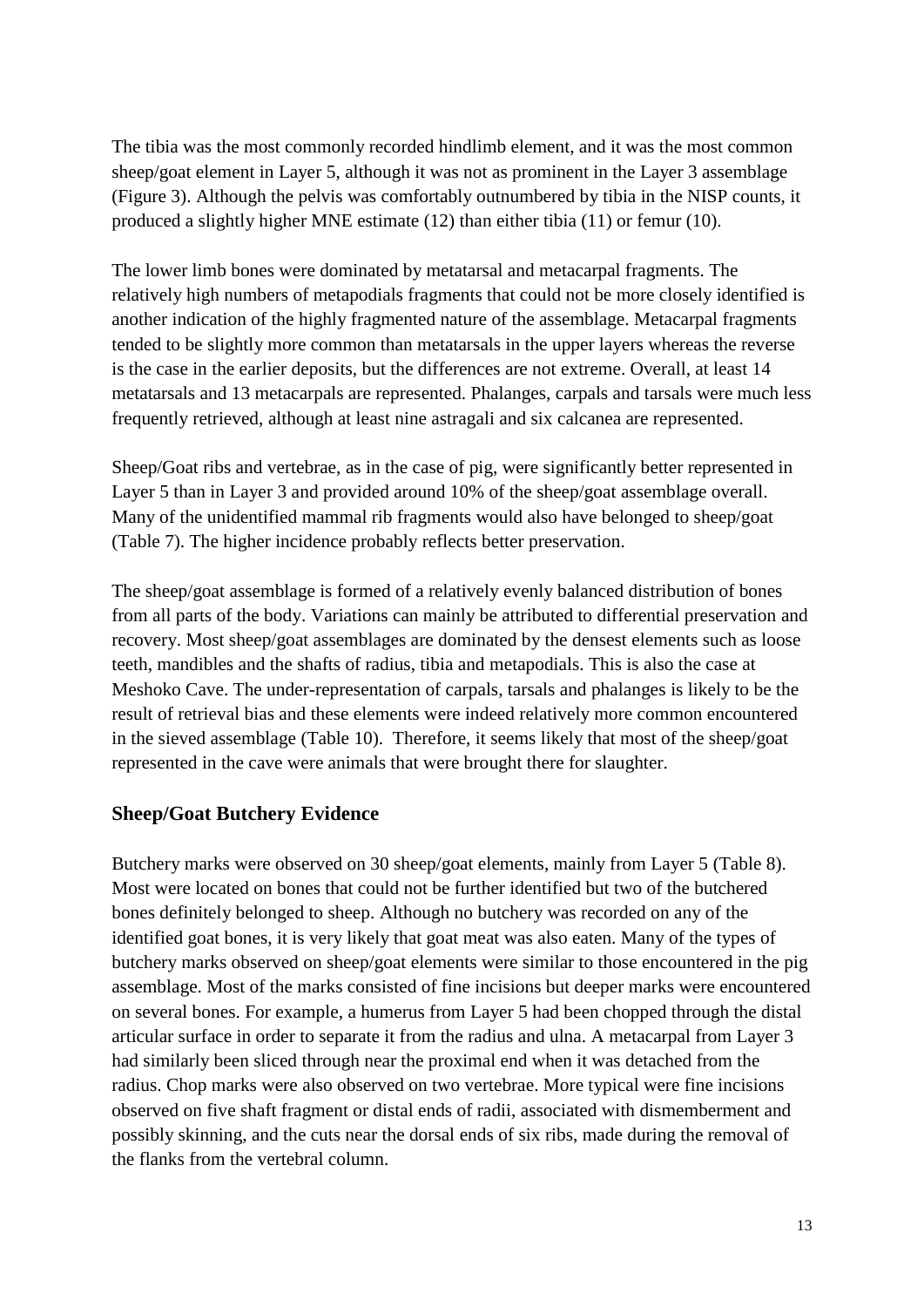# <span id="page-13-0"></span>**Sheep/Goat Age at Death**

Estimation of age at death was possible for a total of 22 mandibles or loose teeth from Layers 1, 3 and 5. No very young individuals (<6 months) were represented. Sheep/Goats of all ages from juvenile to adult are represented, with approximately half belonging to younger individuals (c.6 months  $-2$  years) and the rest belonging to adults, including young adults (c.2-4 years) and adults (c.4-6 years), as well as some very mature adults (>6 years). Some of the young individuals with deciduous teeth present could be reliably differentiated to sheep and goat. Positive identifications of both young sheep (2 specimens) and young goat (1 specimen) were made from Layer 5. Layers 1 and 3 each yielded one young sheep. Adult teeth are more difficult to differentiate, but tentative identifications of goat were made for one adult specimen from Layer 5 and two adults from Layer 3. In addition, Layer 5 produced two heavily worn deciduous 4<sup>th</sup> premolar teeth with roots almost fully resorbed. These are most likely teeth that were cast as the adult dentition erupted, and are a good indication that some sheep/goat were housed inside the cave.

The epiphyseal fusion dataset is mainly comprised of remains from Layer 5, with other layers making only a small contribution. Amongst the 59 surviving epiphyses known to fuse by c.10 months, only 20% were unfused, indicating that most sheep/goat were kept beyond their first year. Although three fragments of very porous (neonatal) bones were recovered from Layer 5. Of the middle-fusing group of epiphyses, only seven (33%) were fused, supporting the observation from the dentition that a high proportion of sheep/goat were killed before 2-2 ½ years old. A similar proportion of the later fusing epiphyses were fused, suggesting the majority of sheep/goat were killed before the end of their fourth year.

There is no emphasis on any one age cohort and the available ageing data suggest young sheep in their first, second and third years were exploited for meat. Adults were kept to a range of different ages, having probably contributed secondary products before being killed and consumed.

#### <span id="page-13-1"></span>**Sheep/Goat Metrical Data**

As with the other major species represented, the high levels of fragmentation severely limited the number of sheep/goat bones that could be measured. In addition, as discussed in relation to ageing data, it has not always been possible to determine whether the measured bones belonged definitely to sheep or to goat. Eight of the 24 measured bones were positively identified as goat, five were classified as definite or probable sheep, and the remainder as sheep/goat (Table 11). Unfortunately only three of the measured bones were from Layer 3 (the others are from Layer 5), so it is not possible to compare possible changes in sizes of sheep and goat between the late Eneolithic and Maikop periods.

Two complete goat metacarpals had greatest lengths of 98.1mm and 113.6mm, indicating that there was a wide range in the sizes of goats present. The five goat radii from Layer 5 had a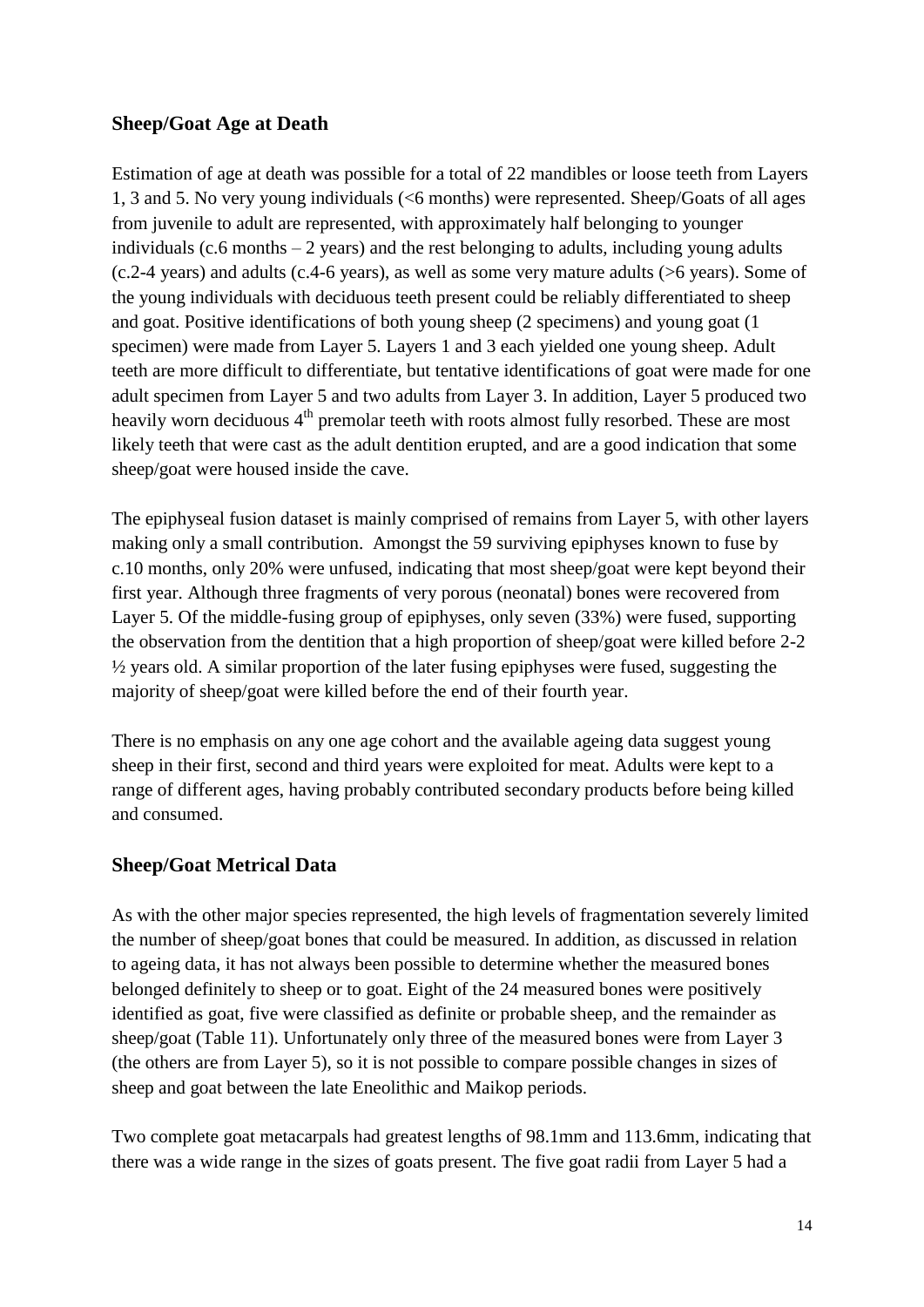mean proximal breadth of 30.1mm (sd 1.9), which lie comfortably within the range of domestic goat bones recorded elsewhere. However, the presence of wild ovicaprines within this assemblage cannot be entirely ruled out, as a few specimens were noted as being of large size. For example the length of a maxillary third molar from Layer 5 measured 22.8mm. This may have belonged to a large domestic goat but, if so, it is an exceptionally large specimen. However, unfortunately it has not been possible as yet to compare the morphology and size of this tooth with other specimens.

# <span id="page-14-0"></span>**Bovid**

A total of 355 fragments of bovid bones and teeth (6 from sieved material) were recovered from the cave, representing a MNI of 10 cattle.

# <span id="page-14-1"></span>**Bovid Body Part Representation**

A summary of bovid body part evidence is shown in Table 12 and percentages of the different elements in Layers 3 and 5 are provided in Figure 4. Full details are stored in the site archive tables.

The evidence again show that all parts of the body were fairly evenly represented, suggesting that cattle were brought to the area of the cave for slaughter and subsequent consumption. Comparison between the assemblages from Layers 3 and 5 shows that cranial elements and loose teeth were better represented in Layer 3. Their increase was associated with lower values of all the other body part areas (Table 12).

Skull fragments outnumbered mandible fragments in the NISP counts (Figure 4) and provided a higher MNE estimate (10) overall compared with mandible (7). Only one small separate fragment of a horncore was recorded from Layer 1, although the base of another was found still attached to a skull fragment of a large bovid in Layer 3. Horns may have been regarded as raw material for working and removed elsewhere. Loose teeth were again well represented throughout the deposits, particularly in the upper layers.

Upper forelimb elements were consistently outnumbered by those of the hindlimb, although the difference was not large (Table 12). The NISP counts of the various upper forelimb elements were fairly similar (Figure 4) with the radius providing the highest MNE count (8), followed by scapula (6) and humerus (5). Similar MNE counts were obtained for the principal hindlimb elements headed by tibia (7), femur (6) and pelvis (5). NISP counts of these elements were also very similar (Figure 4). Metatarsals were the most commonly recorded of the lower limb elements but first phalanges and carpals were better represented than in the assemblages of pig and sheep/goat, probably reflecting their larger size, which gave them a better chance of retrieval. At least seven metatarsals and four metacarpals are represented.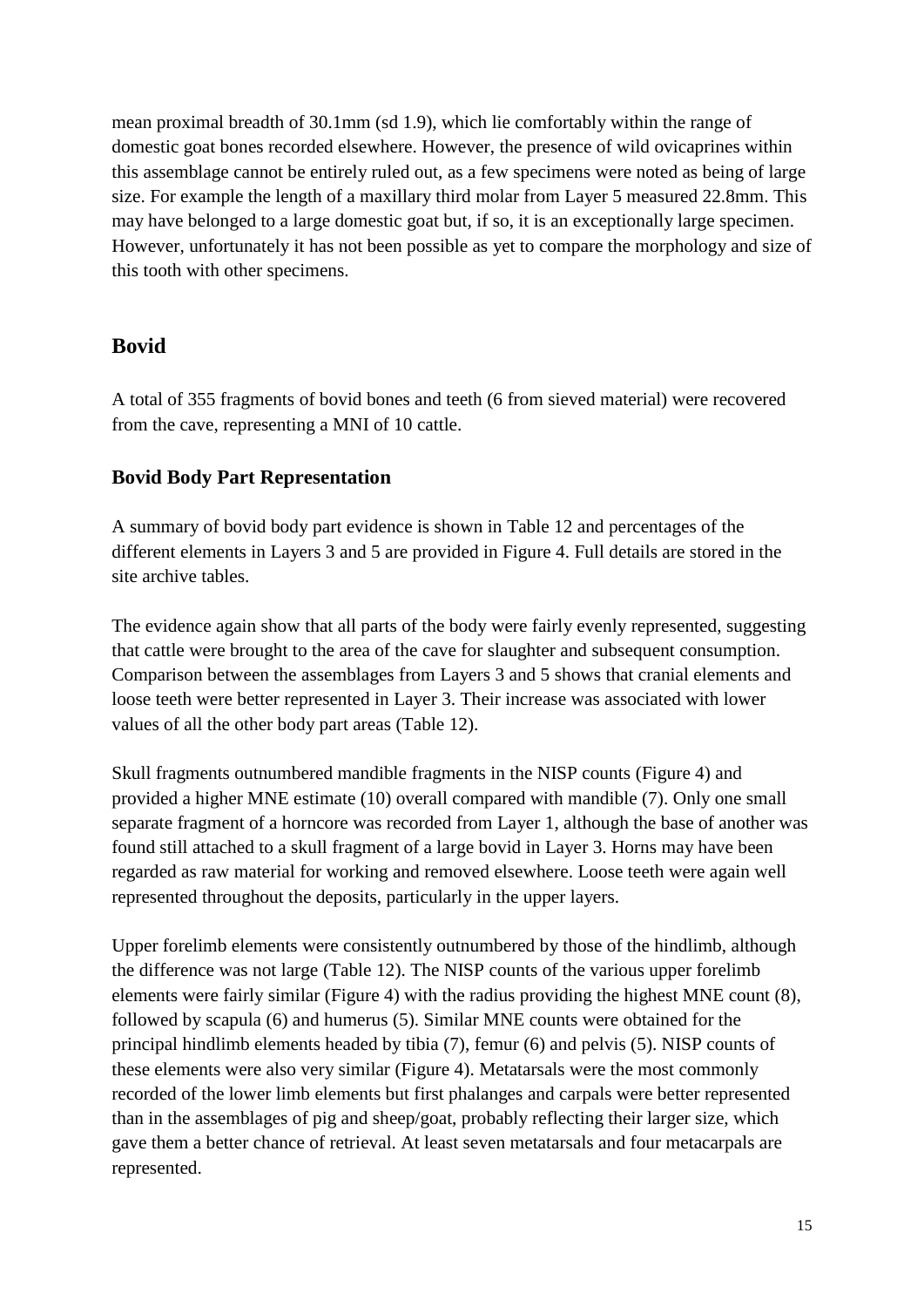Ribs and vertebrae fragments formed around 15% of the hand-collected assemblage. Both are also quite well represented in the unidentified large mammal assemblage (Table 13). The vast majority of the elements in this category are likely to have belonged to cattle.

As in the case of sheep/goat and pig, it seems very likely that most, if not all, of the domestic cattle bones represented on the site belonged to animals that were brought to the vicinity of the cave for slaughter, subsequent carcass processing and consumption.

# <span id="page-15-0"></span>**Bovid Butchery Evidence**

Butchery marks were observed on 27 bovid elements, 20 of which were from Layer 5 (Table 8). As in the case of pig and sheep/goat, most of these marks consisted of fine knife cuts. However, there was occasional evidence that a heavier implement was used. For example, a cattle ramus from Layer 5 bore a fairly deep blade mark inflicted during its separation from the skull. A pelvis and a scapula, both from Layer 3, had been chopped through the acetabulum and glenoid respectively during dismemberment. Chop marks were also observed on two cervical vertebrae from Layer 5.

However, fine incisions were observed much more frequently. These included cuts on two carpals from Layer %, made during detachment from the metacarpal. Cuts associated with the separation of the hind feet were also observed on an astragalus and the proximal end of a metatarsal. Other cuts associated with disarticulation were observed on the proximal end of two femora, a tibia and a first phalanx. Cut marks probably associated with filleting were observed on the shafts of two humeri, the ischial shaft of a pelvis. Several other bones had marks which have not been easy to interpret. As observed for the other species, butchery with knives can often be carried out with minimal damage to the bones. Subsequent breakage of bones for marrow and pot boiling undoubtedly also occurred but this evidence has been compromised by subsequent fragmentation of the bones.

# <span id="page-15-1"></span>**Bovid Age at Death**

The sample of teeth and mandibles is too small and fragmentary to provide any clear indication of mortality patterns. Animals of all ages are represented in the assemblage. Layer 1 yielded one young specimen (<6 months) and one extremely old adult. One neonatal mandible from a partial calf skeleton was recovered from Layer 2. Layer 3 had no very young claves present, but juveniles and subadults were represented by at least three specimens. In addition, Layers 3 and 5 each produced a heavily worn deciduous  $4<sup>th</sup>$  premolar tooth with roots almost fully resorbed. These are most likely teeth that were cast as the adult dentition erupted, and are a good indication that some cattle were housed inside the cave.

The epiphyseal fusion sample for bovids is also small, and is comprised mostly of Layer 5 material. Only one of the 27 early-fusing epiphyses was unfused, indicating that almost all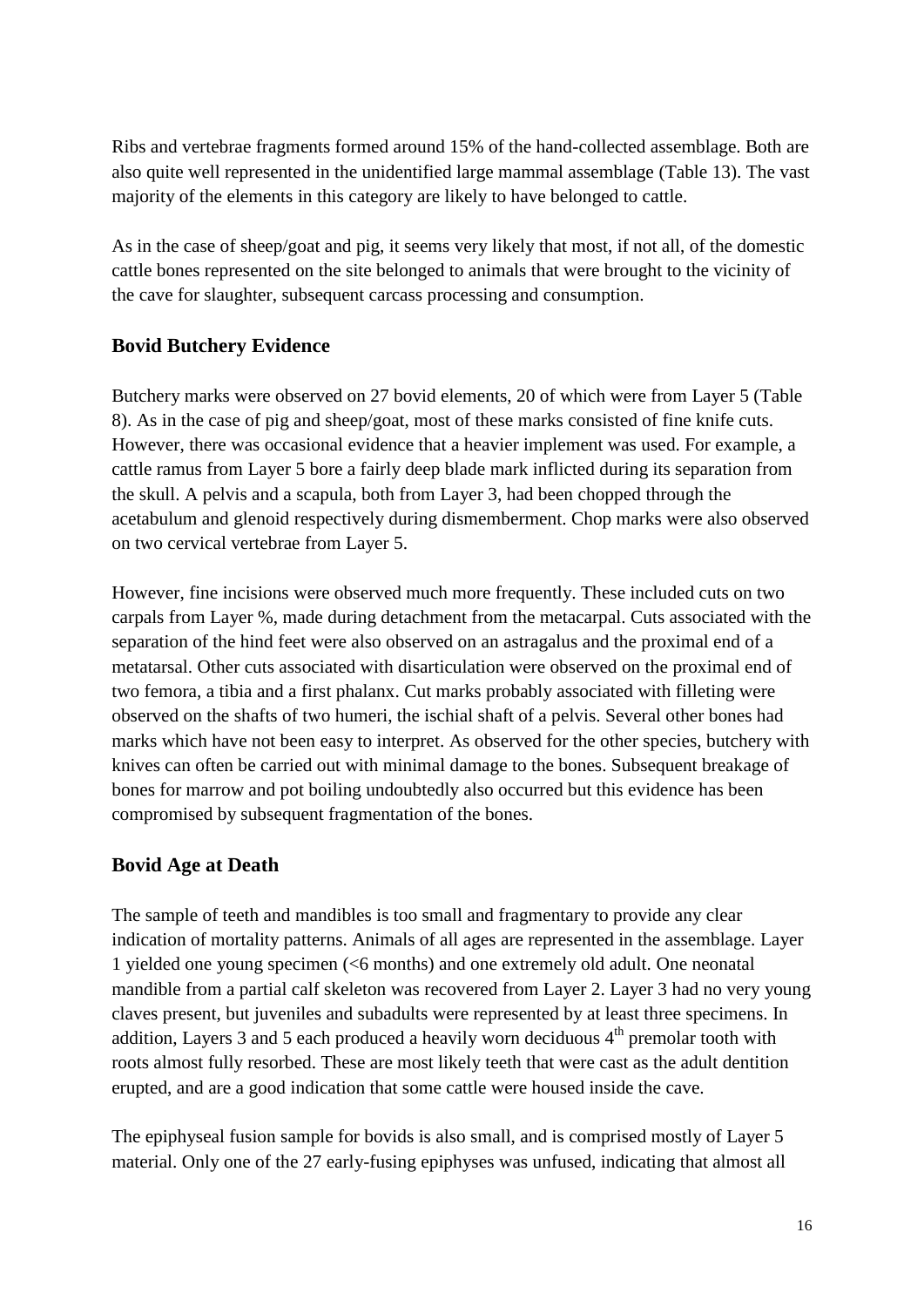bovids survived past their first year. Six of the eight mid-fusing epiphyses were fused, indicating most survived beyond 2 years old. Among the 18 surviving epiphyses known to fuse between 3 ½ - 4 years, over 60% of specimens were fused and died as adults. The limited ageing data suggest a combination of younger bovids of prime meat age (c.2- 4years) and older bovids probably utilised as breeding stock and/or for their secondary products, such as milk and traction power, prior to their consumption.

#### <span id="page-16-0"></span>**Bovid Metrical Data**

The highly fragmented bovid assemblage again restricted the opportunities to extract metrical data. Only 13 bones were measured, all but one from Layer 5 (Table 14). Several of these bones are very large specimens raising the probability that wild bovids (aurochs/bison) as well as domestic cattle are represented in the assemblage. Examples of very large bones include a radius with a greatest proximal breadth of 93.1mm and a metatarsal with a distal breadth of 73.3mm. Indeed, most of the measurements are larger than the means of early and middle Neolithic cattle from central and western Europe (Manning et al 2015). However, a larger sample and further comparisons are required with specimens from eastern Europe and the Near East before more detailed analysis can be made.

### <span id="page-16-1"></span>**Canid**

Dog (*Canis familiaris*) is represented by a total of 16 fragments (including 3 fragments from sieving) from Layers 1,2, 3 and 5. A further 9 canid fragments are classified more broadly as dog/fox as they are not clearly distinguishable by size or morphology. Most bones were from adults with fused epiphyses, although a small number of juveniles (three bones with unfused epiphyses) were present, but no very young infants/neonates. Some dogs bones do show evidence of carcass processing; a knife cut on a metatarsal is interpreted as evidence for skinning, while fine knife cuts on a scapula are more typical of butchery for meat. The presence of gnawed bones throughout the assemblage indicates dogs shared occupancy of the cave with people in the role of companion animals, although this role did not exempt them from occasional exploitation for their pelts or meat.

### <span id="page-16-2"></span>**Red Deer**

A total of 46 fragments of bones and teeth of red deer were recovered from all layers. This small sample represents only 3% of all hand recovered specimens of the main five identified large mammal species from the site. Red deer remains are slightly more abundant in Layer 3 (5%) compared to Layer 5 (2%), perhaps suggesting a slight increase in importance over time, although Red deer evidently played only a very minor role in the animal economy relative to domestic species in all time periods.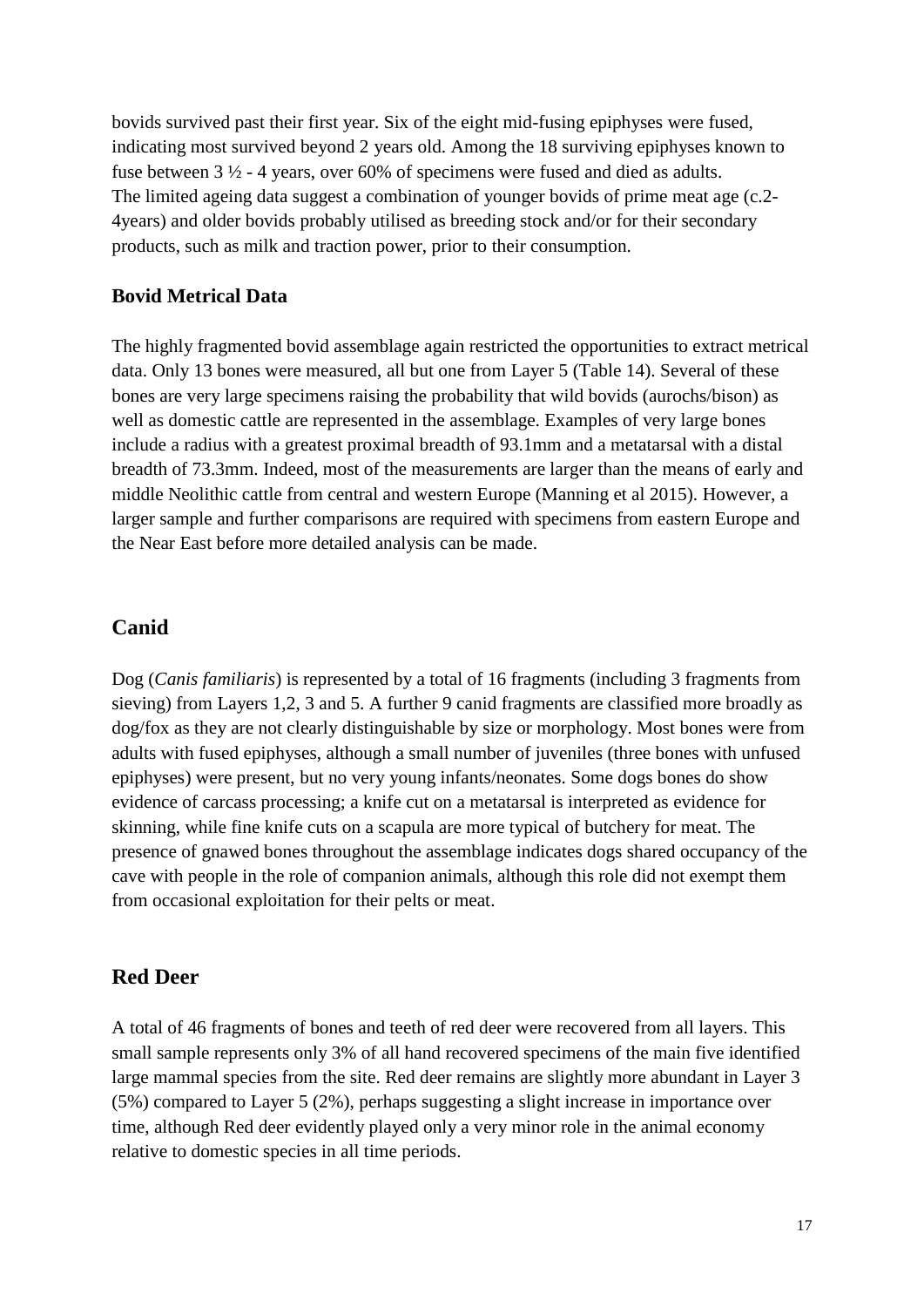All main areas of the body (head, forelimbs, hind limbs and feet) are represented (Table 15), which suggests whole carcasses were processed and consumed in the immediate vicinity of the cave. It is worth mentioning that more bones of lower limbs were found than for other body areas, which may well be due to these compact and high density bones surviving better than other elements, and because foot bones are more abundant in complete deer skeletons generally. It is also possible that some of these lower limb bones may have been brought into the cave attached to hides. However, the only two observed butchery marks (chops on  $1<sup>st</sup>$ phalanges that split these bones along their length) are not typical of skinning; and any deliberate selection of foot bones may instead have been for further processing of the carcass for fats or bone working. Red deer post cranial remains are mostly fused, suggesting adults were targeted for hunting, although a small minority of unfused specimens indicate that exploitation of red deer was not exclusively focused on mature individuals.

### <span id="page-17-0"></span>**Roe Deer**

Nine roe deer fragments were recovered from Layers 2, 3, 5 and 6. The remains all appear to be from adults. There is clear evidence that this species was exploited by the local community, as one fragment of roe deer radius has been identified among the assemblage of worked bone points.

#### <span id="page-17-1"></span>**Wildcat**

A total of 9 fragments of wildcat (including 4 from sieving) were recovered from Layers 3 and 5. Classification of felid bones as wild or 'domestic' cat is problematic; the distinctions between the two forms are more behavioural than morphological. However, wildcat tend to be larger on average than house cats, which can assist in classification of zooarchaeological specimens (Kratchovil 1976, O'Connor 2007). All the cat bones from Meshoko Cave appear to be large. Measurements were possible for one complete radius (greatest length 122mm) and one distal humerus (distal breadth 23.6mm), which are near the top end of the size range for wildcat (*Felis sylvestris*) published by Kratchovil, and fall outside the range for domestic cat. Based on their confirmed large size, all the cat remains from the Meshoko Cave are considered to be wildcat. All bones are adult. Although only present in small numbers, this wild species was clearly utilised by the earlier and later occupants of the cave, as fragments from both Layers 5 and 3 displayed evidence of carcass processing in the form of fine knife cuts. One mandible had several cut marks towards the rear of the ramus that were most likely incurred during removal of the head, perhaps during skinning. Other cut marks were found on a proximal radius, distal humerus and sacral vertebra. Butchery marks in these locations are typically associated with carcass dismemberment and processing for meat, suggesting wildcats were exploited for more than just their pelts.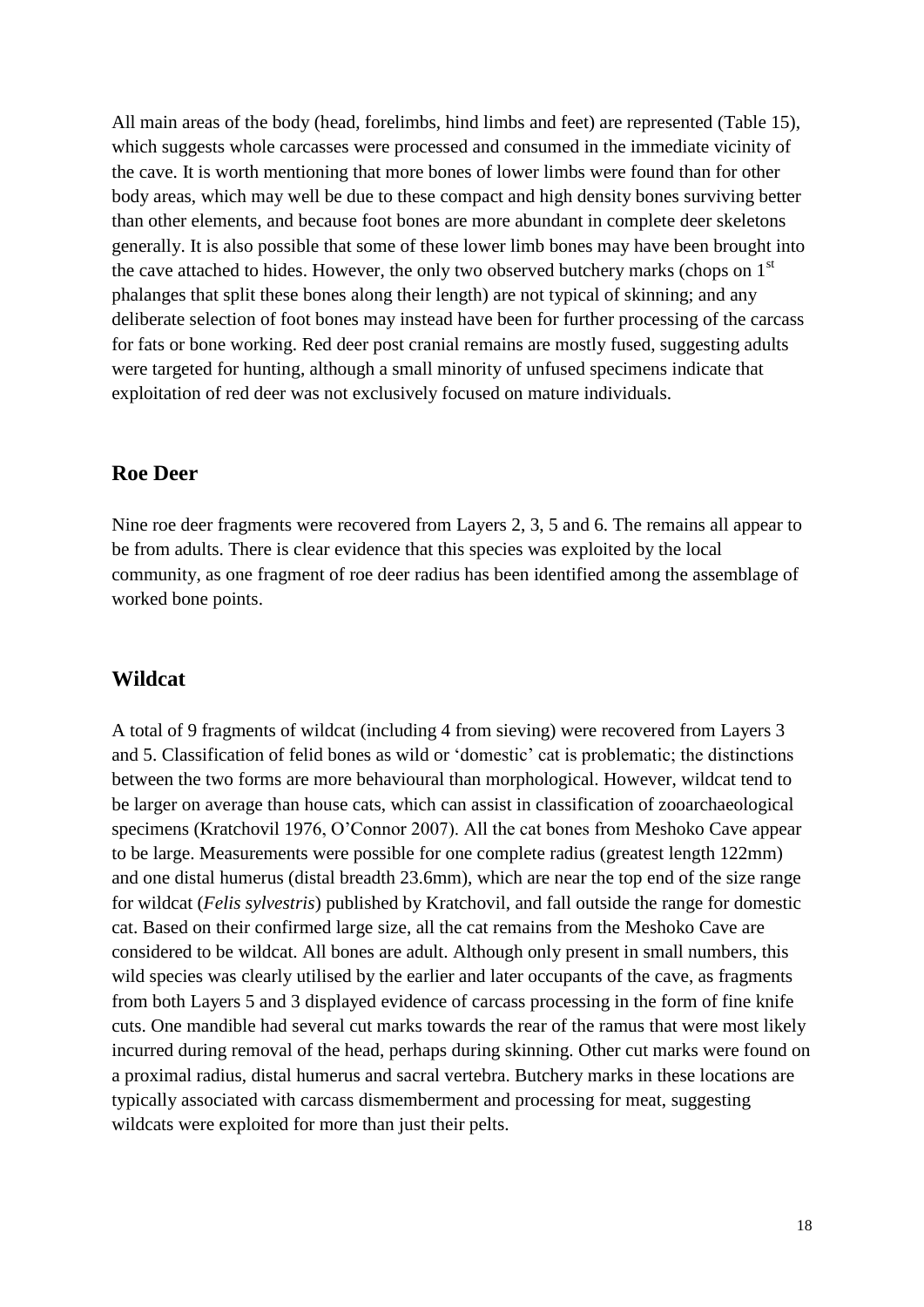### <span id="page-18-0"></span>**Beaver**

A total of eight fragments of beaver (*Castor fiber*), were recovered from Layers 3 and 5. The presence of beaver is compatible with a wooded environment and indicates accessible wetland. Only fused (adult) beaver bones were present. One ulna bone displayed fine knife cuts on the mid shaft, indicative of skinning, suggesting this species was exploited for its fur.

# <span id="page-18-1"></span>**Other Wild Species**

Hare (*Lepus* sp.), otter (*Lutra lutra*), squirrel (*Sciurus* sp.), hedgehog (*Erinaceus* sp), mole (*Talpa* sp.) and hamster (family *Cricetidae*) are all present in small numbers in the cave assemblage. Otter is restricted to Layer 1, while squirrel, hedgehog, mole and hamster only occur in Layer 5. Only fused (adult) postcranial remains were observed for hare and otter. In addition to the identified mammal species listed above, a further 234 fragments of small mammal bones and teeth were recovered. These are mostly the remains of small (mousesized) rodents, which have not been further identified, and some larger (rat-sized) rodents, which include remains of probable hamster. Unsurprisingly, the majority of small mammal remains were recovered by sieving (164 fragments), and the only large assemblage of small mammals recovered by hand (62 fragments from Layer 2) are the associated bones from the skeleton of a single individual. Other taxa represented include 1 fragment each of frog, lizard, and fish.

All these small terrestrial species are compatible with a woodland environment. There is no direct evidence for the consumption of these wild species, although there is no reason to suggest that they were not eaten. Some, particularly the smaller of these species, may simply represent background fauna occupying the cave or its immediate environment.

### <span id="page-18-2"></span>**Birds**

A total of 19 fragments of bird were found in the hand-recovered and sieved assemblages. The majority were recovered from Layer 5, with only 2 fragments from Layer 3, which reflects the better preservation of bones generally in the lower stratigraphic layer. Provisional identifications from among the 12 medium sized birds include members of family *Corvidae* (cf. rook/crow), family *Columbidae* (cf. pigeon/dove) and a partridge (cf. *Perdix* sp.). Provisional identifications among the large birds suggest these are mainly birds of prey, and include buzzard (cf. *Buteo* sp.) and at least one larger species. There is one fine cut mark on the mid-shaft of a bird of prey femur, and another possible cut mark on a large bird scapula. Whether these birds were processed for food or for other materials, such as feathers or bone is unclear (three small beads from among the worked bone artefacts are made from sections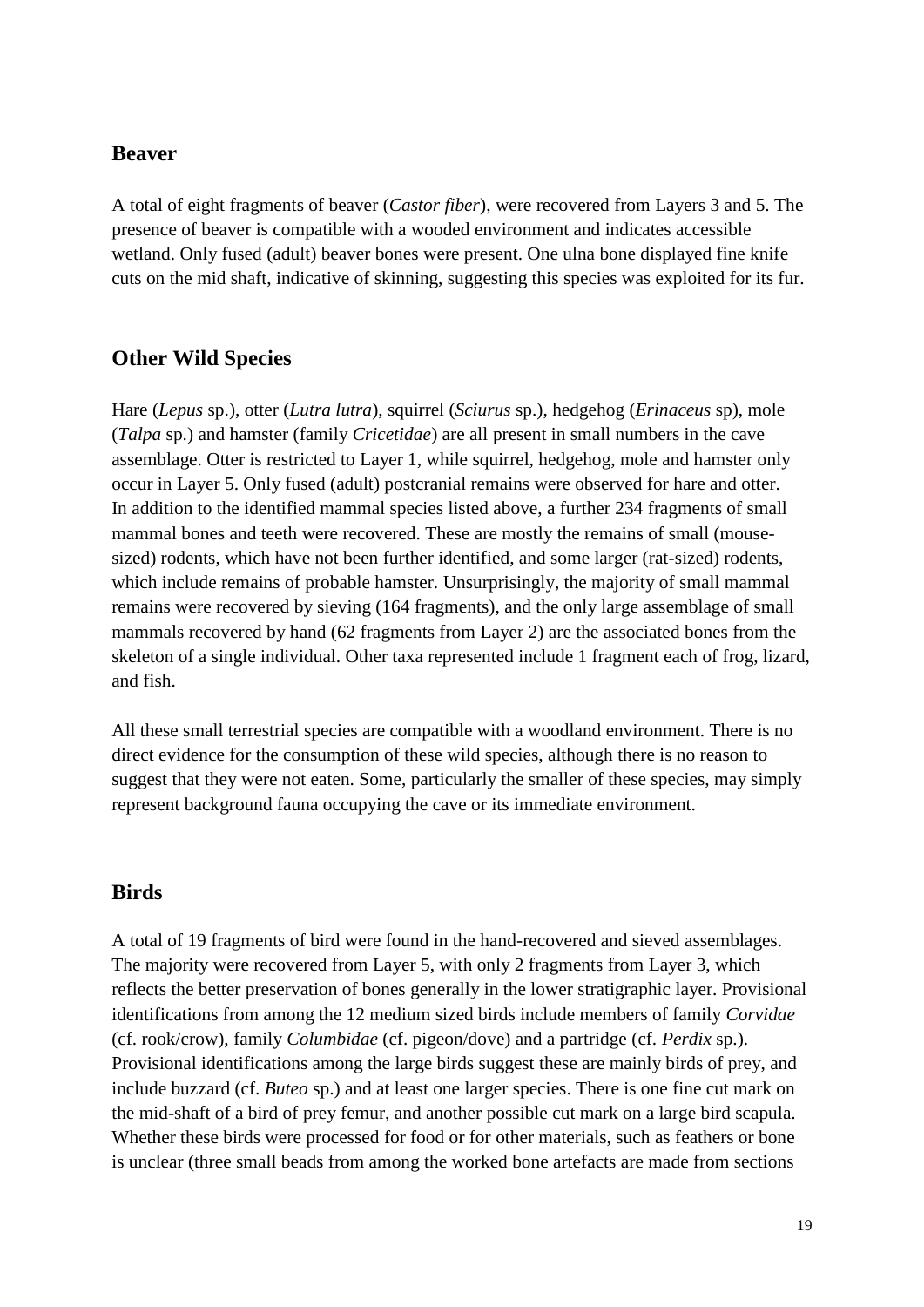of bone shaft that are delicate enough to be from bird, although firm identification was not possible). It appears that birds were among the wild resources exploited by the inhabitants of Meshoko Cave.

#### <span id="page-19-0"></span>**Worked Bone**

A total of 101 fragments of bones and teeth were recorded as probable worked objects, of which 79 had been previously identified as artefacts by the excavation team and are housed at the Hermitage state museum. The remaining 22 fragments were recovered from among the general animal bone assemblage and mostly comprise small fragments of broken worked bone rather than complete artefacts. Worked remains were recovered from all layers, and as with the overall bone assemblage, the largest collection came from Layer 5 (79 fragments), with rather fewer from Layer 3 (17 fragments).

The most common objects observed (at least 66), were bone points of varying size and shape, some with flat, rounded ends and others fashioned into narrow, sharp points. These points, plus a few similar (blunt-ended) objects, are mainly made from undiagnostic longbone shaft fragments rather than complete skeletal elements, the shaping and polishing of which has further removed any identifying morphological features. Nevertheless, species and element identifications were possible in a few cases and include: 11 points fashioned from sheep/goat metapodials, 3 points fashioned from other sheep/goat long bones, 2 points fashioned from pig fibulae, 2 points fashioned from bovid bones and 1 point fashioned from a roe deer radius. The remaining bone points were mostly fashioned from medium (sheep-sized) mammal long bones, with a much smaller proportion fashioned from large (cow-sized) mammal bones. At least two of the bone points showed signs of having been gnawed by dogs prior to having been worked, suggesting they were selected from accumulated domestic refuse, rather than having been reserved for bone-working at the initial stage of slaughter and butchery. All the bones used to make these objects would have been readily available from among the remains of animals used for food, and choice of bone for making these utilitarian objects was probably governed chiefly by whatever was a suitable size and shape and immediately to hand.

The second most common type of worked bone objects were pendants or beads (at least 15). Ten of these were made from teeth, identified as follows: pig canines (4) dog canines (3), red deer canines (2), all with perforations at the root end. The pig canine pendants were all made from the large curved mandibular tusks of old adult males, and could come from wild boar rather than domestic pigs (domestic pigs could have reached this size, but males are rarely kept to such and advanced age in domestic herds). The dog canine teeth include one small specimen that could possibly belong to a fox, and two canines from much larger dogs (but not large enough to be wolf). The other smaller beads are not identifiable to element or species, but at least three beads are made from short sections of small longbone shafts that are delicate enough to be birds.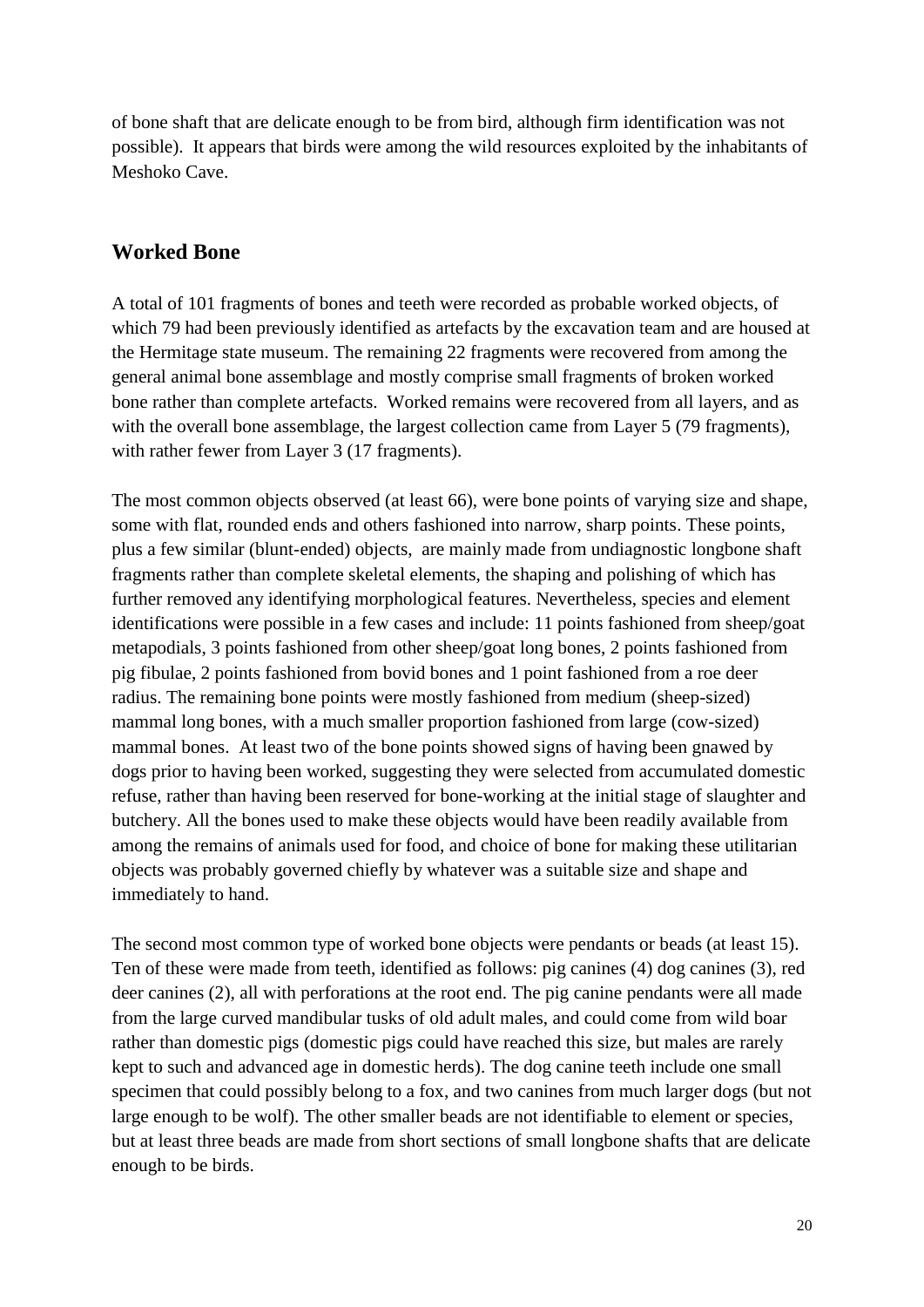The worked sample is small and some of the identifications ambiguous, but it is speculated that the teeth and bones of wild (or at least not the usual domestic herd animals) were selected for personal ornamentation (beads and pendants), while the more utilitarian objects (bone points) were made from the more common domestic /food species.

# <span id="page-20-0"></span>**Discussion**

Although the faunal assemblage is relatively small and not exceptionally well preserved, the careful excavation of the deposits and the meticulous collection of all the animal bones has enabled the investigation of animal exploitation by people who occupied the Meshoko Cave over a considerable period. The largest, and therefore most reliable, assemblage belongs to Layer 5 (late Eneolithic) but although the Layer 3 assemblage (Maikop Period) is much smaller, it does allow some comparisons to be made both between the assemblage from Layer 5 and between other Maikop period assemblages. Comparisons can also be made with the bone assemblage from the earlier occupation of the Meshoko settlement (Hambleton and Maltby unpublished).

### <span id="page-20-1"></span>**Layer 5 (Eneolithic) – Exploitation of Pigs, Sheep/Goat and Bovids**

This assemblage is dominated by the bones of pigs, sheep/goat and bovids. Although the intra-site analysis has demonstrated that there were significant variations in the abundance of these categories in these deposits, there can be no doubt that the inhabitants of the cave relied very heavily on these species for their meat supply. Pigs and sheep/goat remains were found in roughly equal numbers in Layer 5. Sheep and goats were better represented in this layer (37% of the total of pig, sheep/goat, bovid and red deer counts in the hand-collected sample) in comparison to the earlier deposits at Meshoko settlement (21% - Hambleton and Maltby unpublished). Goat bones outnumber those of sheep in this layer and it is possible that goats were better adapted to the local ecological conditions around the cave and therefore featured more prominently in the diets of the cave's inhabitants during its early period of occupation. The almost complete absence of bones and teeth of neonatal lambs and kids may partly be the consequence of poor preservation of these fragile and small elements, but it could indicate that sheep and goats were not kept in or near the cave in the Spring. However, that some sheep were kept in the cave during at least some periods of the year is attested by the presence of shed deciduous teeth. The sheep and goats that were eaten in the cave were slaughtered at various ages from six months onwards. However, around half of them were killed before adulthood indicating a focus on the exploitation of sheep and goats for meat, although it should be borne in mind that this slaughter pattern may not be typical of all settlements of this period.

Although pigs also formed a substantial proportion of the Layer 5 assemblage (36% of the total of pig, sheep/goat, bovid and red deer counts in the hand-collected sample), they were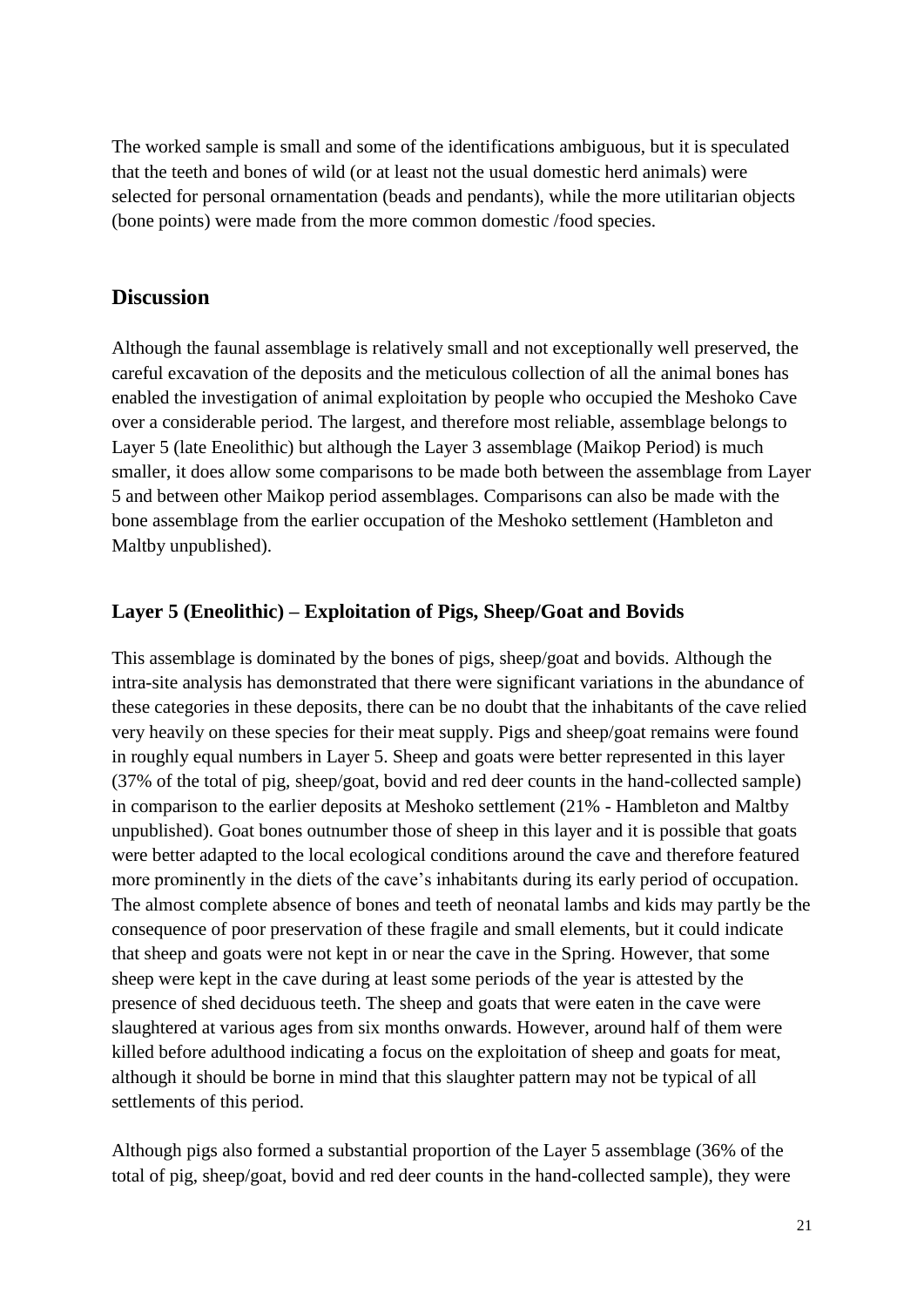less well represented than in the Meshoko settlement, where they formed 48% of the assemblage (Hambleton and Maltby unpublished). The ecology around the cave and indeed throughout the local region would have been well suited both for domestic and wild pigs, both of which would have had ample feeding opportunities in the surrounding woodland. Although no shed deciduous teeth of pigs were found, indicating the presence of live animals within the cave, the presence of some bones of perinatal and neonatal animals indicates that some pigs may have been present during their birthing season, probably in the Spring. The tooth ageing evidence suggests that most of the pigs represented in the cave were more than six months old when they were culled, although the epiphyseal fusion evidence suggests that possibly half of the pigs represented were younger than a year old at death. This could suggest that there was a peak of killing in the autumn, after the pigs had been fattened on the products of the forest. Such a high rate of immature slaughter is much more likely to be encountered in domestic herds, on which greater control can be exercised than in the case of wild populations (Hongo and Meadow 1998).

Bovid elements formed 24% of the fragments of pig, sheep/goat, bovid and red deer in Layer 5, despite being very poorly represented in the area of the cave excavated in 2013. The equivalent percentage of bovids at the Meshoko settlement was slightly higher (27%). As in the case for sheep and goat, there is little evidence that calving took place on or near the cave, although the discovery of shed deciduous teeth does indicate that some live cattle did enter the cave. Unlike pigs, there is little evidence that bovids were regularly culled prior to their second year, although a substantial proportion of them died before full maturity. All parts of the bodies of pigs, sheep/goat and bovids were represented and in general the body part distribution suggests that most of these animals were slaughtered in the vicinity of the cave. Indeed, clear evidence of slaughter is witnessed on two pig skulls, which had evidence for pole-axing. Most butchery was carried out with the use of fine blades, although a few bones of bovids and sheep/goat also produced evidence for the use of heavier implements during carcass partitioning.

# <span id="page-21-0"></span>**Layer 3 (Maikop Period) – Exploitation of Pigs, Sheep/Goat and Bovids**

Comparisons between the Layer 3 and Layer 5 assemblages are handicapped by the small size of the Layer 3 sample and by the fact that it was less well preserved. There is little that can be added regarding ageing and butchery evidence because of the limitations of the sample size. Currently, there is no convincing evidence that there were significant changes in the exploitation of domestic stock between the two periods. With regards to species representation, this assemblage is also largely composed of the bones of pigs, sheep/goat and bovids but there is an increase in the percentage of pigs (45% of the major species) with a concomitant decrease in percentages of sheep/goat (28%). The percentage of bovids (23%) was similar to that found in Layer 5.

The dominance of pig in this assemblage contrasts with other Maikop period assemblages, which are usually dominated by bones of domestic cattle (Kohl 2009, 78). However, in the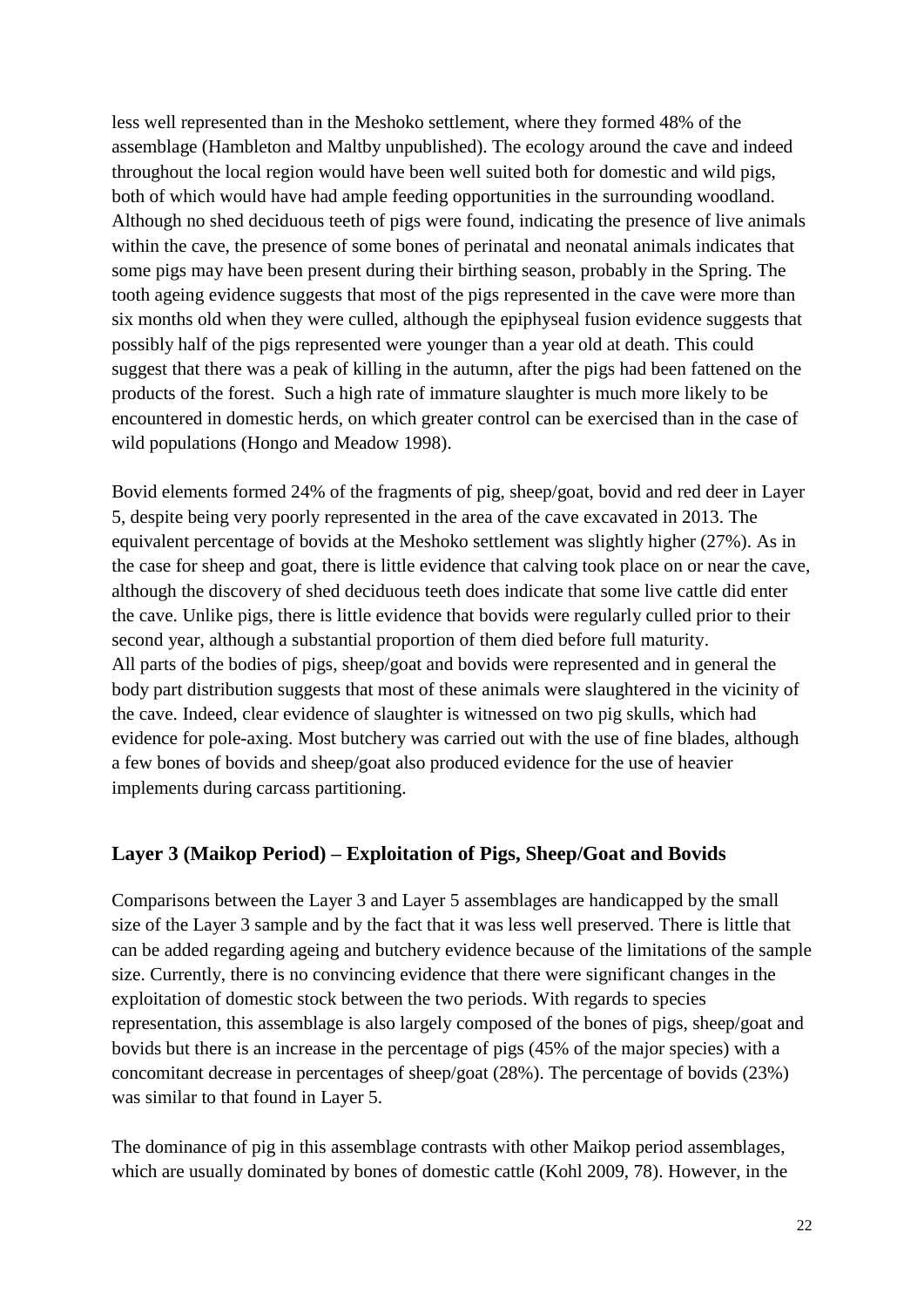case of Meshoko Cave we may be dealing with local adaptations. Pig herding complemented by the hunting of wild boar in the forests in the vicinity of Meshoko seems to have been an important activity since at least the early period of occupation of the fortified settlement and the importance of pigs was also witnessed in the late Eneolithic layers of the cave. It would be natural for the inhabitants of the cave to make full use of the wooded environment, either directly through the collection of the fruits of the forest, as indicated in the discovery of a cache of pears in the cave, or indirectly through the continued and possibly increased exploitation of domestic pigs and, to a lesser extent, wild boar.

Another possible change in the exploitation of animals at Meshoko Cave in this period was the decline in the number of goats compared to sheep, although larger samples are required to confirm this impression. It should also be noted that no bones of horse were recovered from the excavations of the cave, a phenomenon typical of other Maikop settlements (Kohl 2009, 78).

### <span id="page-22-0"></span>**The Role of Wild Animals**

Among the species typically classed as domestic (pig, cattle and sheep/goat) there still remains some ambiguity, as several specimens were notable for their large size, suggesting that wild variants of pigs and bovids in particular could be represented in the sample. However, the actual proportion of wild versus domestic is impossible to determine based on size, as many specimens are immature and fragmented, and metrical distinctions require intact adult remains.

Taking the unequivocal wild species (dog/fox counted here as dog), overall 5% of the identified hand-recovered specimens belonged to wild animals. Layer 5 has 4% wild species, and Layer 3 has 7%. Although the percentage of wild remains is marginally greater in Layer 3, there is a more diverse range of species in Layer 5. Differences are slight, but may hint at subtle changes in the use of wild species through time. Certainly, wild species were continuously exploited as a resource throughout the occupation of Meshoko Cave, although their contribution to the diet was minimal. Nevertheless wild species may have had an important cultural significance to communities living in the woodland environment of the region during this time period (see also the discussion of worked bone above).

#### <span id="page-22-1"></span>**Assessment of the Sieving Programme**

The sieving programme carried out in 2015 involved the collection of all the spoil after the finds from hand excavation had been removed. It therefore served to test the effectiveness of normal excavation methods and to confirm whether species or particular types of elements not recorded in hand-collected assemblages were truly absent.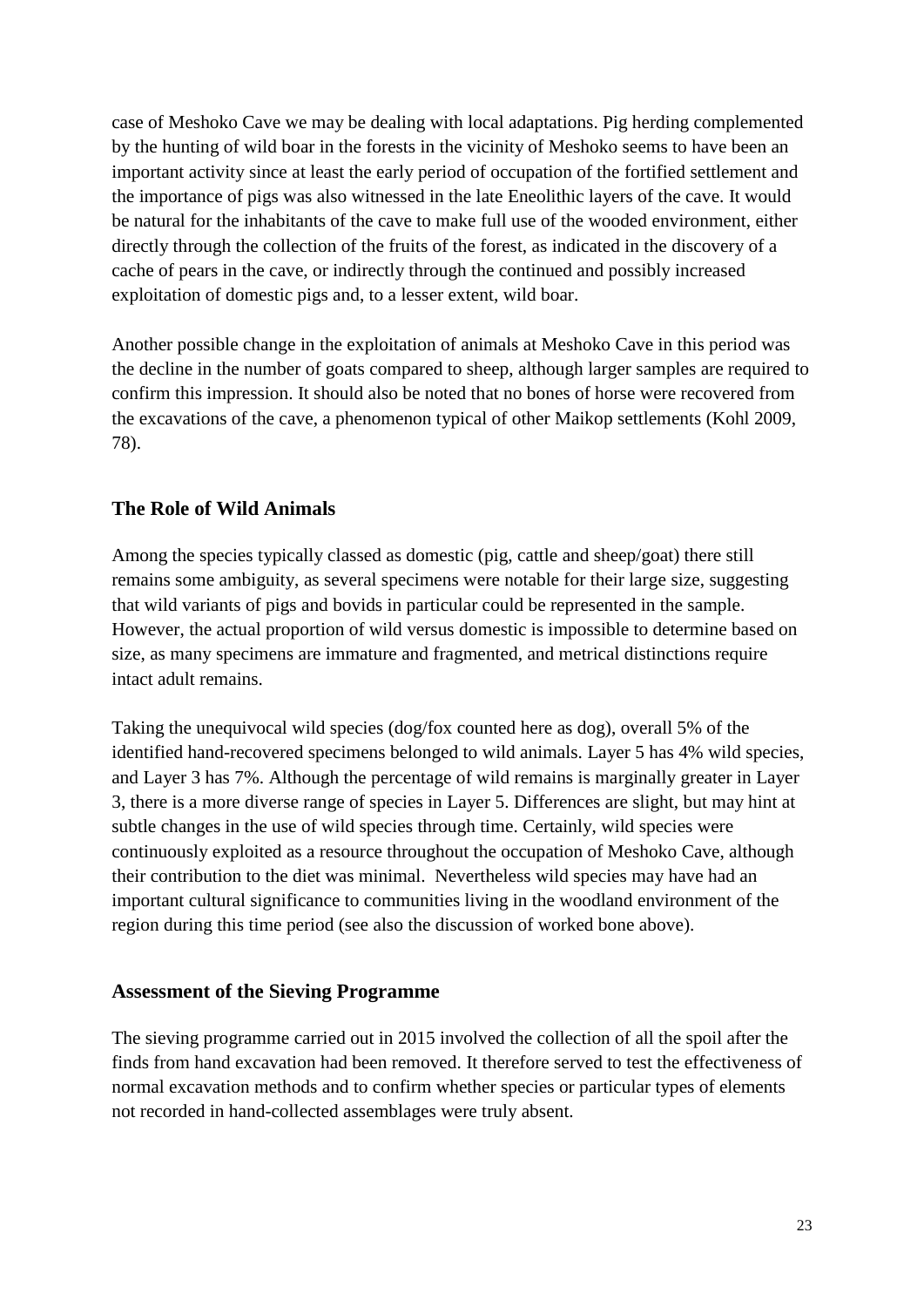Although wet-sieving is a laborious and time-consuming task, the results of this exercise were fruitful. In the first place, it confirmed that although standards of recovery from hand excavation were very good, there were some bones of the major species that were more likely to be overlooked, such as the small bones of the feet of pigs and sheep/goat. The results indicated that pigs in particular were probably slightly under-represented in the handcollected sample. The discovery of bones of perinatal pigs through sieving was also important, as it confirmed that some sows were being kept around the cave during the birthing season.

Sieving also produced evidence for the presence of more bones of wild species, notably the butchered mandible of a wildcat. It also confirmed that fish bones had not been overlooked and that fishing was not an important activity for the cave's inhabitants. Although one or two additional bones of wild birds were retrieved, the sieving programme also confirmed that the exploitation of gamebirds was rarely, if ever, practised.

Normal recovery methods retrieved most of the hamster bones but, apart from the cluster of bones in Layer 2, bones from smaller rodents were generally only recovered in the sieve. Although these and other small species such as frog and lizard almost certainly did not contribute to the human food supply, confirmation of their presence and abundance adds information about the environment both within the cave itself and in it immediate neighbourhood.

# <span id="page-23-0"></span>**Conclusion**

On its own, an assemblage of modest size retrieved from a single cave site cannot be expected to provide us with a comprehensive understanding of Eneolithic and early Bronze Age animal exploitation and meat consumption in the northern Caucasus. By its very nature, the cave and the activities of its inhabitants may not have been typical of other settlements in the region. However, the analysis has produced important evidence concerning the exploitation of animals by the inhabitants of that cave and has provided new insights into how the cave was used and how the local environment was exploited. It has shown that not all Maikop period faunal assemblages are dominated by cattle and, in conjunction with the evidence from the earlier Meshoko settlement, the analysis has indicated that the communities around Meshoko may have focused more on pig exploitation over a long period of time than contemporary groups in the broader region.

The excavations have also shown how a carefully considered sieving and sampling programme can enhance the quality of the faunal evidence and improve our understanding of animal exploitation and local environmental conditions. There is further potential for study. We have yet to carry out detailed intra-site analysis of the distribution of animal bones within the cave utilising their location points. Potentially such a study may provide further insights into how the cave was used. Continued excavations of the cave will provide further material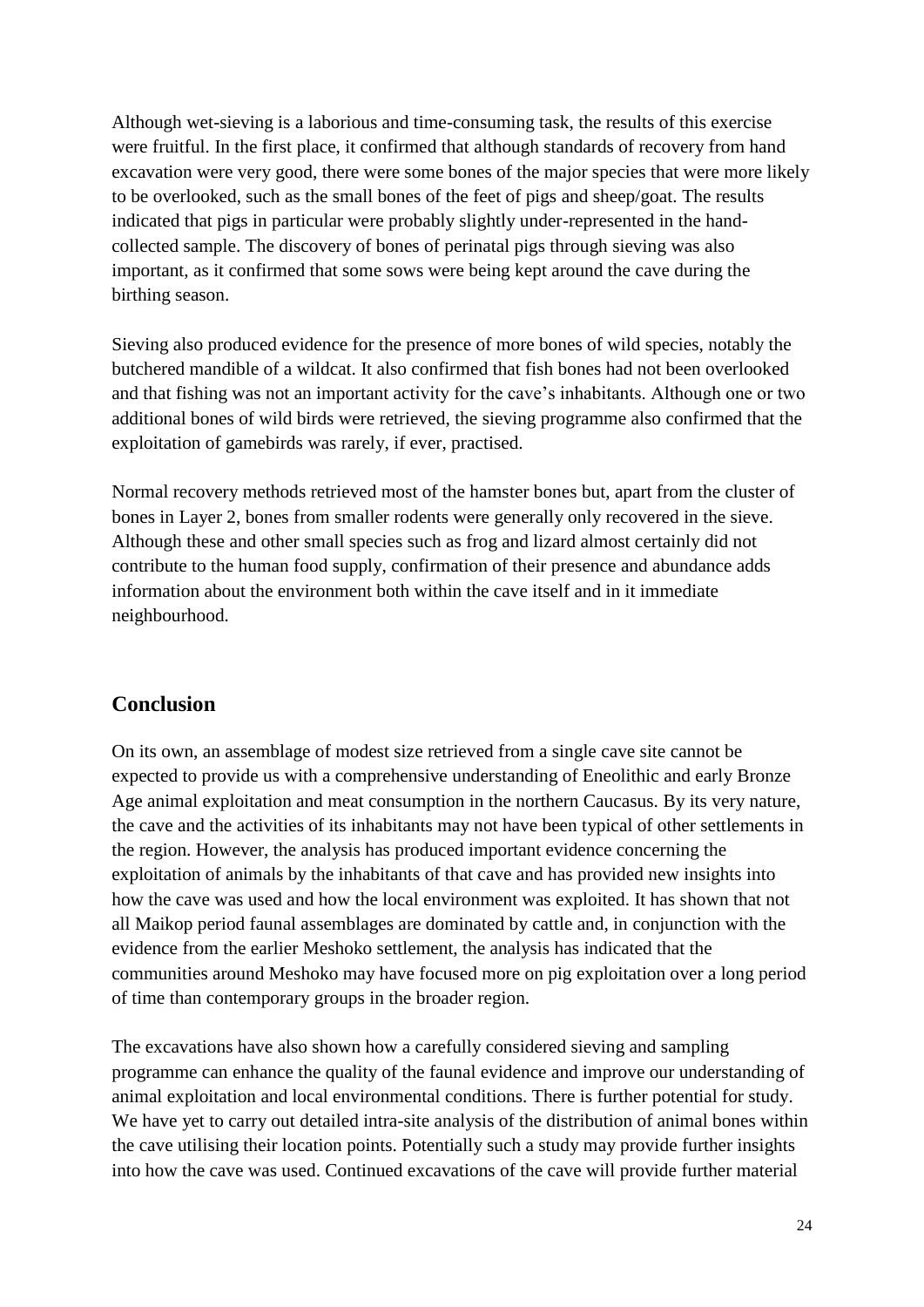to analyse, which will challenge or support some of the preliminary conclusions reached here. In addition, there are assemblages from recent excavations of the earlier Meshoko settlement that have yet to be analysed. Their study will significantly increase the size of the sample of bones obtained from that complex site and allow for a more comprehensive interpretation of animal exploitation and consumption at that complex site. It will also provide us with further information about long-term trends in human-animal relationships in the region, to which the current study of the cave assemblage has already contributed.

### <span id="page-24-0"></span>**Acknowledgements**

This work forms part of a bilateral agreement between Bournemouth University (BU) and St Petersburg State University (SPSU) to collaborate over research and teaching. Our thanks are due to Evgenii Cherlenok from SPSU for permission to work on the assemblage and making the material available and for his general insights and support. We also thank Sergei Ostashinskii from the State Hermitage Museum, for making the worked bone available to us for identification and Anton Murashkin (SPSU) for facilitating our visits to Saint Petersburg. Thanks also to BU students Lewis Busby, Sarah Heselden, Emily Shrimpton and Sam Walker for their hard work and enthusiasm undertaking bone identification and recording during our first season of analysis; to Sheila Hamilton-Dyer, Emma Jenkins and Julia Best (all of BU) for assisting in the provisional identifications of small mammals, birds and lizards; to Katharine Judelson for translation services; and to Mark Brisbane (BU) for helping with the logistics of the collaboration and continued support of the project. The work was partially funded by the BU Fusion Fund, the Global Horizons travel fund supported by Santander and by the Faculty of Science and Technology at BU.

# <span id="page-24-1"></span>**References**

Albarella, U., Dobney, K. and Rowley-Conwy, P. 2009. Size and shape of the Eurasian wild boar (*Sus scrofa*), with a view to the reconstruction of its Holocene history. *Environmental Archaeology* 14 (2): 103-136.

Boessneck, J. 1969. Osteological differences between sheep (*Ovis aries Linne*) and goat (*Capra hircus Linne*). In D.Brothwell and E. Higgs (eds.), *Science in Archaeology* (2nd Edition). London: Thames and Hudson: 331-358.

Grant A. 1982. The use of tooth wear as a guide to the age of domestic ungulates. In B. Wilson, C. Grigson and S. Payne (eds.), *Ageing and Sexing Animal Bones from Archaeological Sites*. Oxford: British Archaeological Reports (British Series) 109: 91-108.

Hambleton, E. 1999. *Animal Husbandry Regimes in Iron Age Britain*. Oxford: British Archaeological Reports, British Series 282.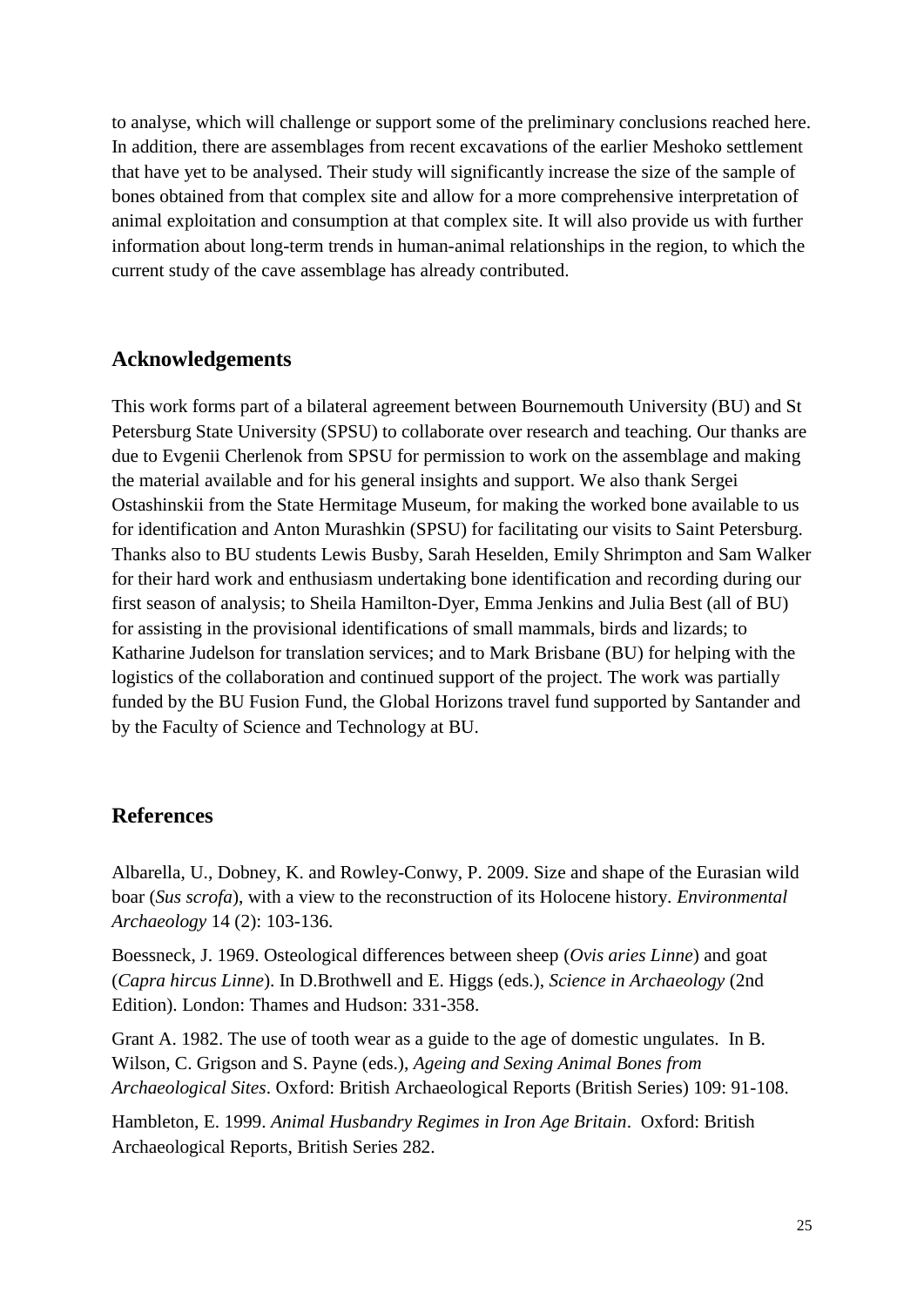Hambleton, E. and Maltby, M. Unpublished. Faunal Remains from Excavations in 2007 at the Meshoko Settlement in the Northern Caucasus. Specialist Report to the Excavators.

Hongo, H. and Meadow, R. 1998. Pig exploitation at Neolithic Çayönü Tepesi (Southern Anatolia) In S.M. Nelson (ed), *Ancestors for the Pigs: Pigs in Prehistory.* Philadelphia: MASCA 15: 77-98.

Jones, G. G. 2006. Tooth eruption and wear observed in live sheep from Butser Hill, the Cotswold Farm Park, and five farms in the Pentland Hills, UK. In Ruscillo, D (ed.) *Recent advances in ageing and sexing animal bones*. Proceedings of the 9th ICAZ Conference, Durham 2002. Oxford: Oxbow Books.

Jones, G. G. and Sadler, P. 2012 a. A review of published sources for age at death in cattle. *Environmental Archaeology*. 17 (1): 1-10.

Jones, G. G. and Sadler, P. 2012 b. Age at death in cattle: methods, older cattle and knownage reference material. *Environmental Archaeology*. 17 (1): 11-28.

Kohl, P. 2007. *The Making of Bronze Age Eurasia.* Cambridge: Cambridge University Press.

Kratochvil, Z. 1976. Das postkranialskelett der Wild- und Hauskatze (*Felis silvestris und F. lybica f. catus*). *Acta Scientiarium Naturalium Brno* 10(6): 1–43.

Maltby, M. 2010. *Feeding a Roman Town: Environmental Evidence from Excavations in Winchester 1972-1985*. Winchester: Winchester Museums.

Manning, K., Timpson, A., Shennan, S. and Crema, E. 2015. Size reduction in early European domestic cattle relates to intensification of Neolithic herding strategies. *PLoS ONE* 10(12): e0141873. doi:10.1371/journal.pone.0141873.

Matschke, G. H. 1967. Aging European wild hogs by dentition. *Journal of Wildlife Management* 31: 109-113.

O'Connor, T. P. 2007. Wild or domestic? Biometric variation in the cat Felis silvestris Schreber. *International journal of Osteoarchaeology* 17: 581–595.

Payne, S. 1973. Kill-off patterns in sheep and goats: the mandibles from Asvan kale. *Anatolian Studies* 23: 281-305

Payne, S. 1985. Morphological distinctions between the mandibular teeth of young sheep, *Ovis*, and goat, *Capra*. *Journal of Archaeological Science* 12: 139-147.

Prummel, W. and Friesch, H.-J .1986. A guide to the distinction of species, sex and body side in bones of sheep and goat. *Journal of Archaeological Science* 13: 567-577.

Reitz, E. J. and Wing, E. S. 1999. *Zooarchaeology*. London: Academic Press.

Silver, I. 1969. The ageing of domestic animals. In D. Brothwell and E. Higgs (eds.), *Science in Archaeology* (2nd Edition). London: Thames and Hudson: 283-302.

von den Driesch, A. 1976. *A Guide to the Measurement of Animal Bones from Archaeological Sites.* Harvard: Peabody Museum Monograph 1.